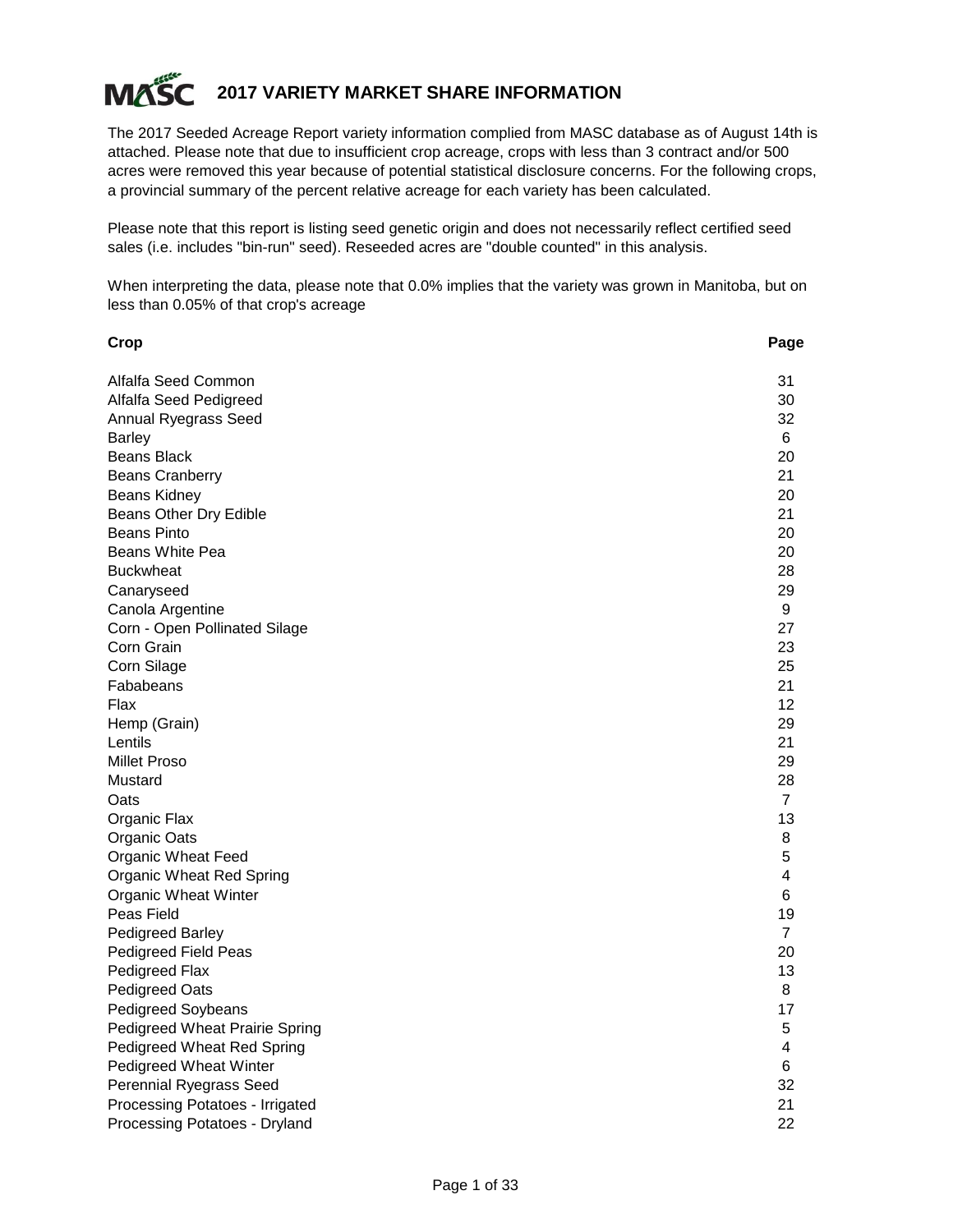

| Rapeseed<br><b>Rye Fall</b><br>Soybeans<br>Sunflowers (Oil)<br>Sunflowers (Non Oil)<br><b>Table Potatoes</b><br><b>Tall Fescue Seed</b> | Page |
|-----------------------------------------------------------------------------------------------------------------------------------------|------|
|                                                                                                                                         | 12   |
|                                                                                                                                         | 9    |
|                                                                                                                                         | 13   |
|                                                                                                                                         | 28   |
|                                                                                                                                         | 28   |
|                                                                                                                                         | 22   |
|                                                                                                                                         | 33   |
| <b>Timothy Seed Pedigreed</b>                                                                                                           | 29   |
| <b>Triticale Winter</b>                                                                                                                 | 9    |
| <b>Wheat Durum</b>                                                                                                                      | 5    |
| <b>Wheat Feed</b>                                                                                                                       | 5    |
| <b>Wheat Prairie Spring</b>                                                                                                             | 5    |
| <b>Wheat Red Spring</b>                                                                                                                 | 3    |
| <b>Wheat Winter</b>                                                                                                                     | 5    |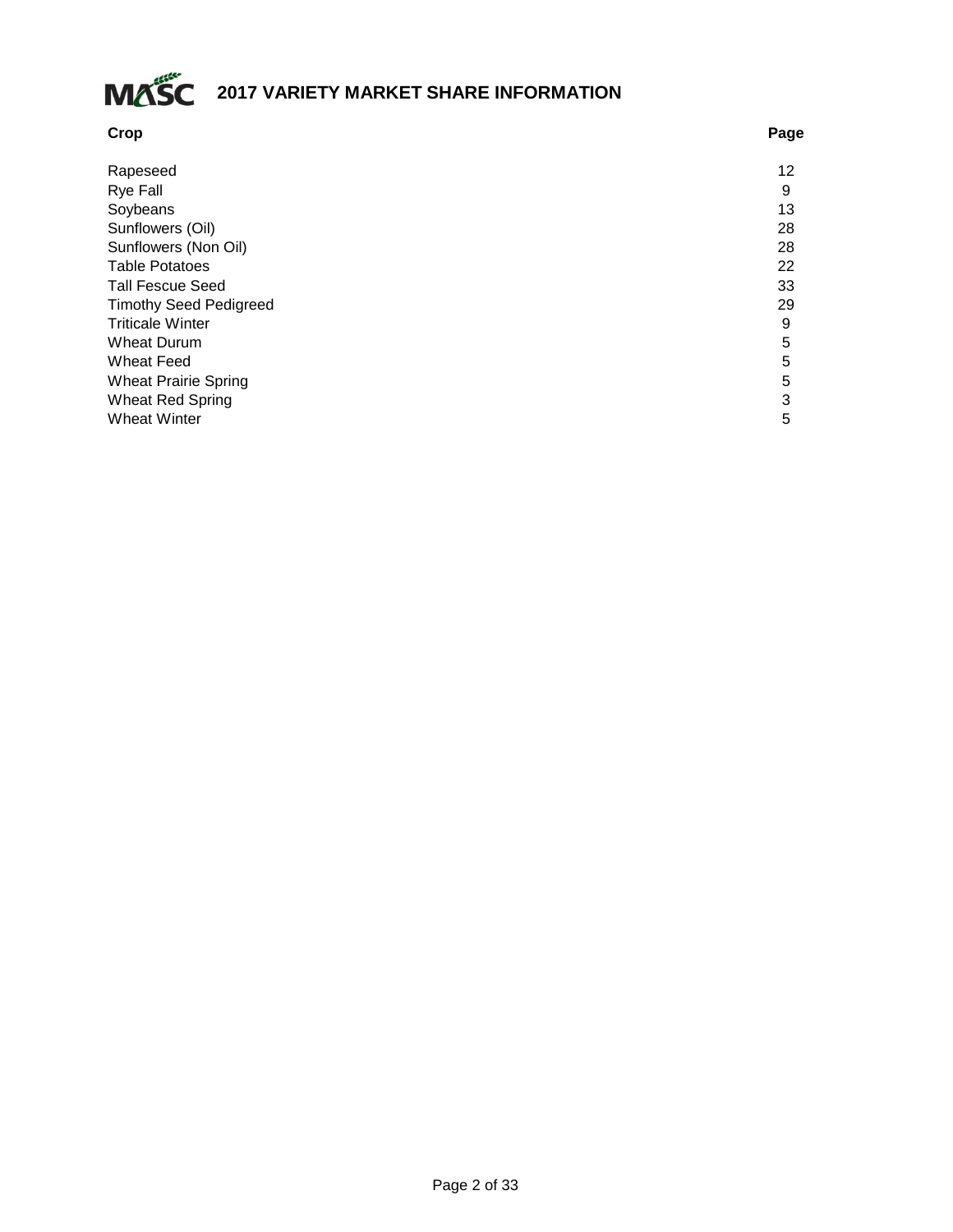

# **WHEAT RED SPRING - 2017 MANITOBA VARIETY ACREAGE REPORT**

| CARDALE<br>11.4%<br>2,025,021<br><b>AAC ELIE</b><br>8.3%<br><b>Acres</b><br><b>GLENN</b><br><b>Reported</b><br>5.0%<br><b>CARBERRY</b><br>4.5%<br><b>CDC PLENTIFUL</b><br>2.7%<br><b>HARVEST</b><br>1.7%<br><b>AC DOMAIN</b><br>1.7%<br>AAC REDWATER<br>1.3%<br>5605HR CL<br>1.0%<br><b>CDC STANLEY</b><br>0.9%<br><b>MUCHMORE</b><br>0.8%<br><b>AAC W1876</b><br>0.7%<br>AAC CONNERY<br>0.5%<br><b>CDC VR MORRIS</b><br>0.5%<br>CDC GO<br>0.3%<br><b>WR859 CL</b><br>0.3%<br><b>CDC TITANIUM</b><br>0.3%<br>5604HR CL<br>0.3%<br><b>CDC BRADWELL</b><br>0.2%<br><b>CDC UTMOST</b><br>0.1%<br><b>AC BARRIE</b><br>0.1%<br><b>AC SPLENDOR</b><br>0.1%<br><b>CDC IMAGINE</b><br>0.1%<br><b>KANE</b><br>0.1%<br><b>AAC VIEWFIELD</b><br>0.1%<br>AAC CAMERON VB<br>0.1%<br>0.1%<br>5603 HR<br><b>GOODEVE</b><br>0.1%<br>5602HR<br>0.1% | AAC BRANDON         | 56.1% | <b>Based on</b> |
|------------------------------------------------------------------------------------------------------------------------------------------------------------------------------------------------------------------------------------------------------------------------------------------------------------------------------------------------------------------------------------------------------------------------------------------------------------------------------------------------------------------------------------------------------------------------------------------------------------------------------------------------------------------------------------------------------------------------------------------------------------------------------------------------------------------------------------|---------------------|-------|-----------------|
|                                                                                                                                                                                                                                                                                                                                                                                                                                                                                                                                                                                                                                                                                                                                                                                                                                    |                     |       |                 |
|                                                                                                                                                                                                                                                                                                                                                                                                                                                                                                                                                                                                                                                                                                                                                                                                                                    |                     |       |                 |
|                                                                                                                                                                                                                                                                                                                                                                                                                                                                                                                                                                                                                                                                                                                                                                                                                                    |                     |       |                 |
|                                                                                                                                                                                                                                                                                                                                                                                                                                                                                                                                                                                                                                                                                                                                                                                                                                    |                     |       |                 |
|                                                                                                                                                                                                                                                                                                                                                                                                                                                                                                                                                                                                                                                                                                                                                                                                                                    |                     |       |                 |
|                                                                                                                                                                                                                                                                                                                                                                                                                                                                                                                                                                                                                                                                                                                                                                                                                                    |                     |       |                 |
|                                                                                                                                                                                                                                                                                                                                                                                                                                                                                                                                                                                                                                                                                                                                                                                                                                    |                     |       |                 |
|                                                                                                                                                                                                                                                                                                                                                                                                                                                                                                                                                                                                                                                                                                                                                                                                                                    |                     |       |                 |
|                                                                                                                                                                                                                                                                                                                                                                                                                                                                                                                                                                                                                                                                                                                                                                                                                                    |                     |       |                 |
|                                                                                                                                                                                                                                                                                                                                                                                                                                                                                                                                                                                                                                                                                                                                                                                                                                    |                     |       |                 |
|                                                                                                                                                                                                                                                                                                                                                                                                                                                                                                                                                                                                                                                                                                                                                                                                                                    |                     |       |                 |
|                                                                                                                                                                                                                                                                                                                                                                                                                                                                                                                                                                                                                                                                                                                                                                                                                                    |                     |       |                 |
|                                                                                                                                                                                                                                                                                                                                                                                                                                                                                                                                                                                                                                                                                                                                                                                                                                    |                     |       |                 |
|                                                                                                                                                                                                                                                                                                                                                                                                                                                                                                                                                                                                                                                                                                                                                                                                                                    |                     |       |                 |
|                                                                                                                                                                                                                                                                                                                                                                                                                                                                                                                                                                                                                                                                                                                                                                                                                                    |                     |       |                 |
|                                                                                                                                                                                                                                                                                                                                                                                                                                                                                                                                                                                                                                                                                                                                                                                                                                    |                     |       |                 |
|                                                                                                                                                                                                                                                                                                                                                                                                                                                                                                                                                                                                                                                                                                                                                                                                                                    |                     |       |                 |
|                                                                                                                                                                                                                                                                                                                                                                                                                                                                                                                                                                                                                                                                                                                                                                                                                                    |                     |       |                 |
|                                                                                                                                                                                                                                                                                                                                                                                                                                                                                                                                                                                                                                                                                                                                                                                                                                    |                     |       |                 |
|                                                                                                                                                                                                                                                                                                                                                                                                                                                                                                                                                                                                                                                                                                                                                                                                                                    |                     |       |                 |
|                                                                                                                                                                                                                                                                                                                                                                                                                                                                                                                                                                                                                                                                                                                                                                                                                                    |                     |       |                 |
|                                                                                                                                                                                                                                                                                                                                                                                                                                                                                                                                                                                                                                                                                                                                                                                                                                    |                     |       |                 |
|                                                                                                                                                                                                                                                                                                                                                                                                                                                                                                                                                                                                                                                                                                                                                                                                                                    |                     |       |                 |
|                                                                                                                                                                                                                                                                                                                                                                                                                                                                                                                                                                                                                                                                                                                                                                                                                                    |                     |       |                 |
|                                                                                                                                                                                                                                                                                                                                                                                                                                                                                                                                                                                                                                                                                                                                                                                                                                    |                     |       |                 |
|                                                                                                                                                                                                                                                                                                                                                                                                                                                                                                                                                                                                                                                                                                                                                                                                                                    |                     |       |                 |
|                                                                                                                                                                                                                                                                                                                                                                                                                                                                                                                                                                                                                                                                                                                                                                                                                                    |                     |       |                 |
|                                                                                                                                                                                                                                                                                                                                                                                                                                                                                                                                                                                                                                                                                                                                                                                                                                    |                     |       |                 |
|                                                                                                                                                                                                                                                                                                                                                                                                                                                                                                                                                                                                                                                                                                                                                                                                                                    |                     |       |                 |
|                                                                                                                                                                                                                                                                                                                                                                                                                                                                                                                                                                                                                                                                                                                                                                                                                                    | <b>CDC LANDMARK</b> | 0.1%  |                 |
| 0.1%<br><b>AC STETTLER</b>                                                                                                                                                                                                                                                                                                                                                                                                                                                                                                                                                                                                                                                                                                                                                                                                         |                     |       |                 |
| <b>WASKADA</b><br>0.0%                                                                                                                                                                                                                                                                                                                                                                                                                                                                                                                                                                                                                                                                                                                                                                                                             |                     |       |                 |
| <b>AC INTREPID</b><br>0.0%                                                                                                                                                                                                                                                                                                                                                                                                                                                                                                                                                                                                                                                                                                                                                                                                         |                     |       |                 |
| <b>CDC TEAL</b><br>0.0%                                                                                                                                                                                                                                                                                                                                                                                                                                                                                                                                                                                                                                                                                                                                                                                                            |                     |       |                 |
| <b>VESPER VB</b><br>0.0%                                                                                                                                                                                                                                                                                                                                                                                                                                                                                                                                                                                                                                                                                                                                                                                                           |                     |       |                 |
| <b>AAC BAILEY</b><br>0.0%                                                                                                                                                                                                                                                                                                                                                                                                                                                                                                                                                                                                                                                                                                                                                                                                          |                     |       |                 |
| <b>CDC ALSASK</b><br>0.0%                                                                                                                                                                                                                                                                                                                                                                                                                                                                                                                                                                                                                                                                                                                                                                                                          |                     |       |                 |
| <b>UNITY VB</b><br>0.0%                                                                                                                                                                                                                                                                                                                                                                                                                                                                                                                                                                                                                                                                                                                                                                                                            |                     |       |                 |
| AAC REDBERRY<br>0.0%                                                                                                                                                                                                                                                                                                                                                                                                                                                                                                                                                                                                                                                                                                                                                                                                               |                     |       |                 |
| <b>INFINITY</b><br>0.0%                                                                                                                                                                                                                                                                                                                                                                                                                                                                                                                                                                                                                                                                                                                                                                                                            |                     |       |                 |
| <b>NEEPAWA</b><br>0.0%                                                                                                                                                                                                                                                                                                                                                                                                                                                                                                                                                                                                                                                                                                                                                                                                             |                     |       |                 |
| <b>SOMERSET</b><br>0.0%                                                                                                                                                                                                                                                                                                                                                                                                                                                                                                                                                                                                                                                                                                                                                                                                            |                     |       |                 |
| NO VAR<br>0.0%                                                                                                                                                                                                                                                                                                                                                                                                                                                                                                                                                                                                                                                                                                                                                                                                                     |                     |       |                 |
| <b>SUPERB</b><br>0.0%                                                                                                                                                                                                                                                                                                                                                                                                                                                                                                                                                                                                                                                                                                                                                                                                              |                     |       |                 |
| <b>MCKENZIE</b><br>0.0%                                                                                                                                                                                                                                                                                                                                                                                                                                                                                                                                                                                                                                                                                                                                                                                                            |                     |       |                 |
| <b>LILLIAN</b><br>0.0%                                                                                                                                                                                                                                                                                                                                                                                                                                                                                                                                                                                                                                                                                                                                                                                                             |                     |       |                 |
| 0.0%<br><b>ROBLIN</b>                                                                                                                                                                                                                                                                                                                                                                                                                                                                                                                                                                                                                                                                                                                                                                                                              |                     |       |                 |
| 5500HR<br>0.0%                                                                                                                                                                                                                                                                                                                                                                                                                                                                                                                                                                                                                                                                                                                                                                                                                     |                     |       |                 |
| <b>AC ABBEY</b><br>0.0%                                                                                                                                                                                                                                                                                                                                                                                                                                                                                                                                                                                                                                                                                                                                                                                                            |                     |       |                 |
| <b>COLUMBUS</b><br>0.0%                                                                                                                                                                                                                                                                                                                                                                                                                                                                                                                                                                                                                                                                                                                                                                                                            |                     |       |                 |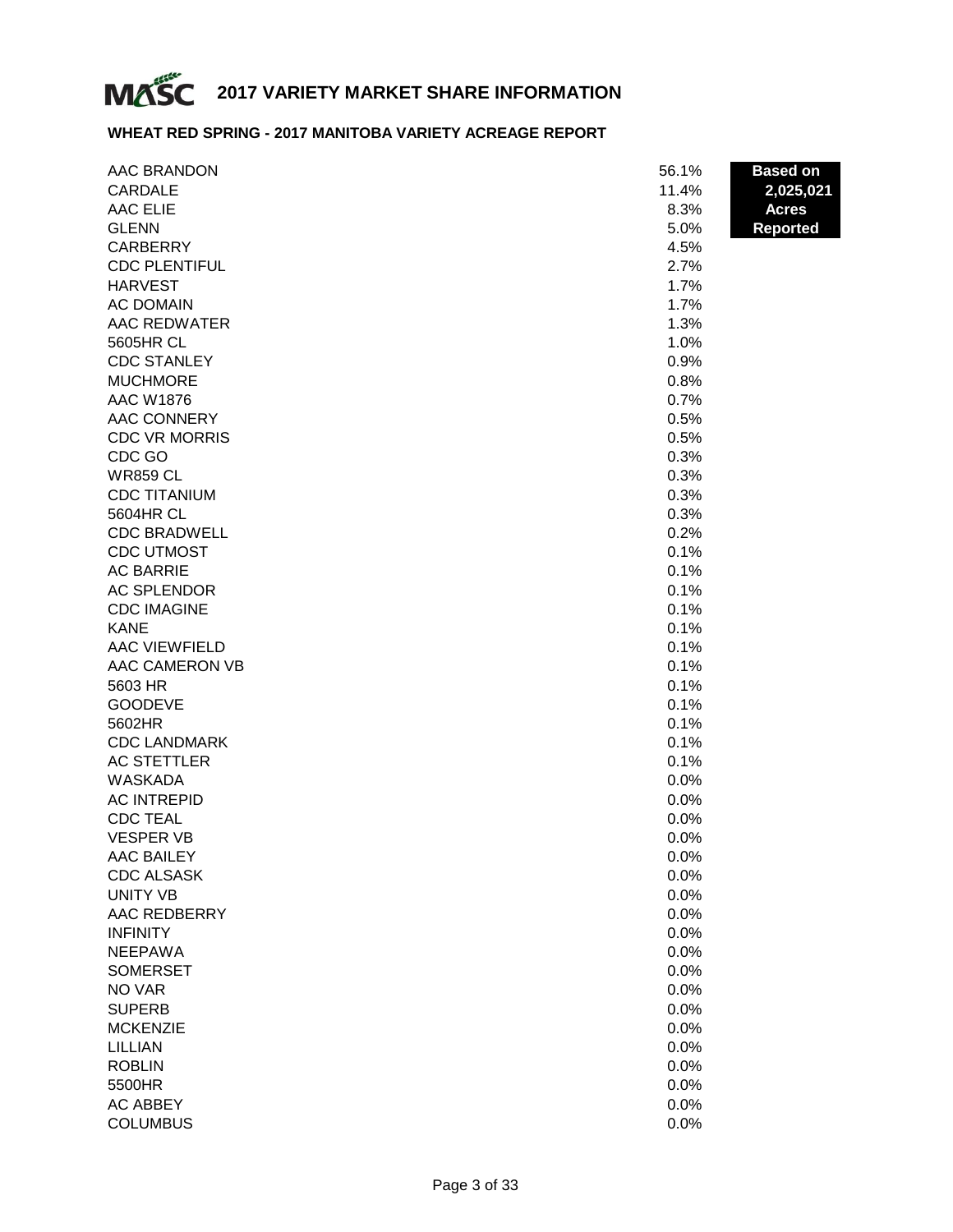

### **WHEAT RED SPRING - 2017 MANITOBA VARIETY ACREAGE REPORT continued**

| AAC PREVAIL         | $0.0\%$ |
|---------------------|---------|
| PT250               | $0.0\%$ |
| SY SOVITE           | $0.0\%$ |
| <b>FIELDSTAR VB</b> | $0.0\%$ |
| <b>VOLUNTEER</b>    | $0.0\%$ |
| SY SLATE            | $0.0\%$ |
| AAC JATHARIA VB     | $0.0\%$ |

#### **PEDIGREED WHT RED SPR - 2017 MANITOBA VARIETY ACREAGE REPORT**

| AAC BRANDON          | 61.4% | <b>Based on</b> |
|----------------------|-------|-----------------|
| AAC VIEWFIELD        | 8.2%  | 59,747          |
| <b>CARDALE</b>       | 7.3%  | <b>Acres</b>    |
| <b>CDC LANDMARK</b>  | 7.3%  | <b>Reported</b> |
| AAC ELIE             | 6.5%  |                 |
| AAC REDWATER         | 1.7%  |                 |
| AAC CAMERON VB       | 1.5%  |                 |
| SY SOVITE            | 1.2%  |                 |
| <b>CDC PLENTIFUL</b> | 0.9%  |                 |
| AAC REDBERRY         | 0.8%  |                 |
| <b>GLENN</b>         | 0.8%  |                 |
| <b>AC DOMAIN</b>     | 0.5%  |                 |
| 5605HR CL            | 0.4%  |                 |
| <b>SY SLATE</b>      | 0.4%  |                 |
| AAC CONNERY          | 0.3%  |                 |
| <b>CDC STANLEY</b>   | 0.3%  |                 |
| <b>MUCHMORE</b>      | 0.2%  |                 |
| PT250                | 0.2%  |                 |
| SY479                | 0.1%  |                 |

# **ORGANIC WHT RED SPR - 2017 MANITOBA VARIETY ACREAGE REPORT**

| <b>GLENN</b>         | 31.1% | <b>Based on</b> |
|----------------------|-------|-----------------|
| AAC BRANDON          | 30.4% | 5,453           |
| <b>CDC TEAL</b>      | 7.2%  | <b>Acres</b>    |
| AC CADILLAC          | 6.0%  | <b>Reported</b> |
| LILLIAN              | 5.9%  |                 |
| <b>KATEPWA</b>       | 4.3%  |                 |
| CARDALE              | 3.2%  |                 |
| <b>CARBERRY</b>      | 3.1%  |                 |
| <b>CDC STANLEY</b>   | 2.9%  |                 |
| <b>CDC PLENTIFUL</b> | 2.2%  |                 |
| AAC ELIE             | 1.9%  |                 |
| AC DOMAIN            | 1.2%  |                 |
| <b>SHAW VB</b>       | 0.5%  |                 |
| <b>MUCHMORE</b>      | 0.2%  |                 |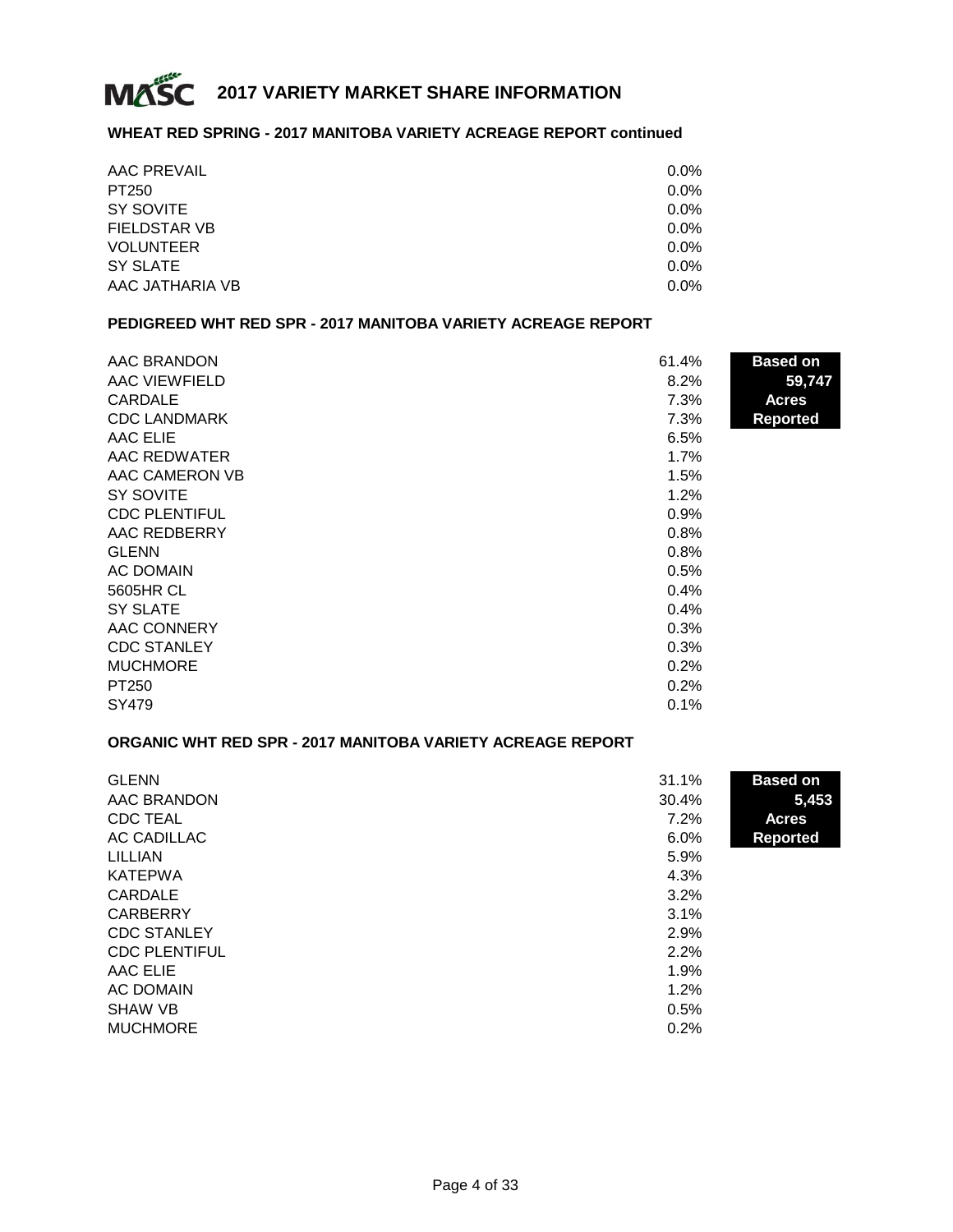

#### **WHEAT PRAIRIE SPRING - 2017 MANITOBA VARIETY ACREAGE REPORT**

| AAC PENHOLD | 56.6% | <b>Based on</b> |
|-------------|-------|-----------------|
| SY ROWYN    | 43.1% | 52.807          |
| 5700PR      | 0.3%  | <b>Acres</b>    |
|             |       | Reported        |

#### **PEDIGREED WHT PRAIRIE SPR - 2017 MANITOBA VARIETY ACREAGE REPORT**

| SY ROWYN     | 55.7% | <b>Based on</b> |
|--------------|-------|-----------------|
| AAC PENHOLD  | 44.2% | 7.698           |
| <b>BW968</b> | 0.1%  | <b>Acres</b>    |
|              |       | Reported        |

#### **WHEAT DURUM - 2017 MANITOBA VARIETY ACREAGE REPORT**

| AAC RAYMORE          | 40.3% | <b>Based on</b> |
|----------------------|-------|-----------------|
| <b>BRIGADE</b>       | 33.6% | 1.204           |
| TRANSCEND            | 15.4% | <b>Acres</b>    |
| <b>CDC FORTITUDE</b> | 10.8% | Reported        |

## **WHEAT FEED - 2017 MANITOBA VARIETY ACREAGE REPORT**

| <b>FALLER</b>    | 73.8% | <b>Based on</b> |
|------------------|-------|-----------------|
| <b>PROSPER</b>   | 20.6% | 220,255         |
| ELGIN-ND         | 2.9%  | <b>Acres</b>    |
| <b>PASTEUR</b>   | 1.9%  | <b>Reported</b> |
| <b>SY087</b>     | 0.3%  |                 |
| <b>SADASH</b>    | 0.3%  |                 |
| NO VAR           | 0.2%  |                 |
| <b>SELKIRK</b>   | 0.0%  |                 |
| <b>LCS NITRO</b> | 0.0%  |                 |
| <b>RED FIFE</b>  | 0.0%  |                 |

#### **ORGANIC FEED WHEAT - 2017 MANITOBA VARIETY ACREAGE REPORT**

| <b>FALLER</b>  | 51.8% | <b>Based on</b> |
|----------------|-------|-----------------|
| <b>PASTEUR</b> | 27.0% | 529             |
| ELGIN-ND       | 21.2% | <b>Acres</b>    |
|                |       | Reported        |

| <b>WHEAT WINTER - 2017 MANITOBA VARIETY ACREAGE REPORT</b> |         |                 |
|------------------------------------------------------------|---------|-----------------|
| <b>EMERSON</b>                                             | 57.2%   | <b>Based on</b> |
| AAC GATEWAY                                                | 26.8%   | 129,778         |
| <b>CDC FALCON</b>                                          | $9.6\%$ | <b>Acres</b>    |
| <b>CDC BUTEO</b>                                           | 2.3%    | <b>Reported</b> |
| <b>MOATS</b>                                               | 1.3%    |                 |
| <b>MCCLINTOCK</b>                                          | 0.9%    |                 |
| <b>FLOURISH</b>                                            | 0.5%    |                 |
| NO VAR                                                     | 0.4%    |                 |
| <b>PEREGRINE</b>                                           | 0.3%    |                 |
| <b>PINTAIL</b>                                             | 0.3%    |                 |
| <b>BROADVIEW</b>                                           | 0.3%    |                 |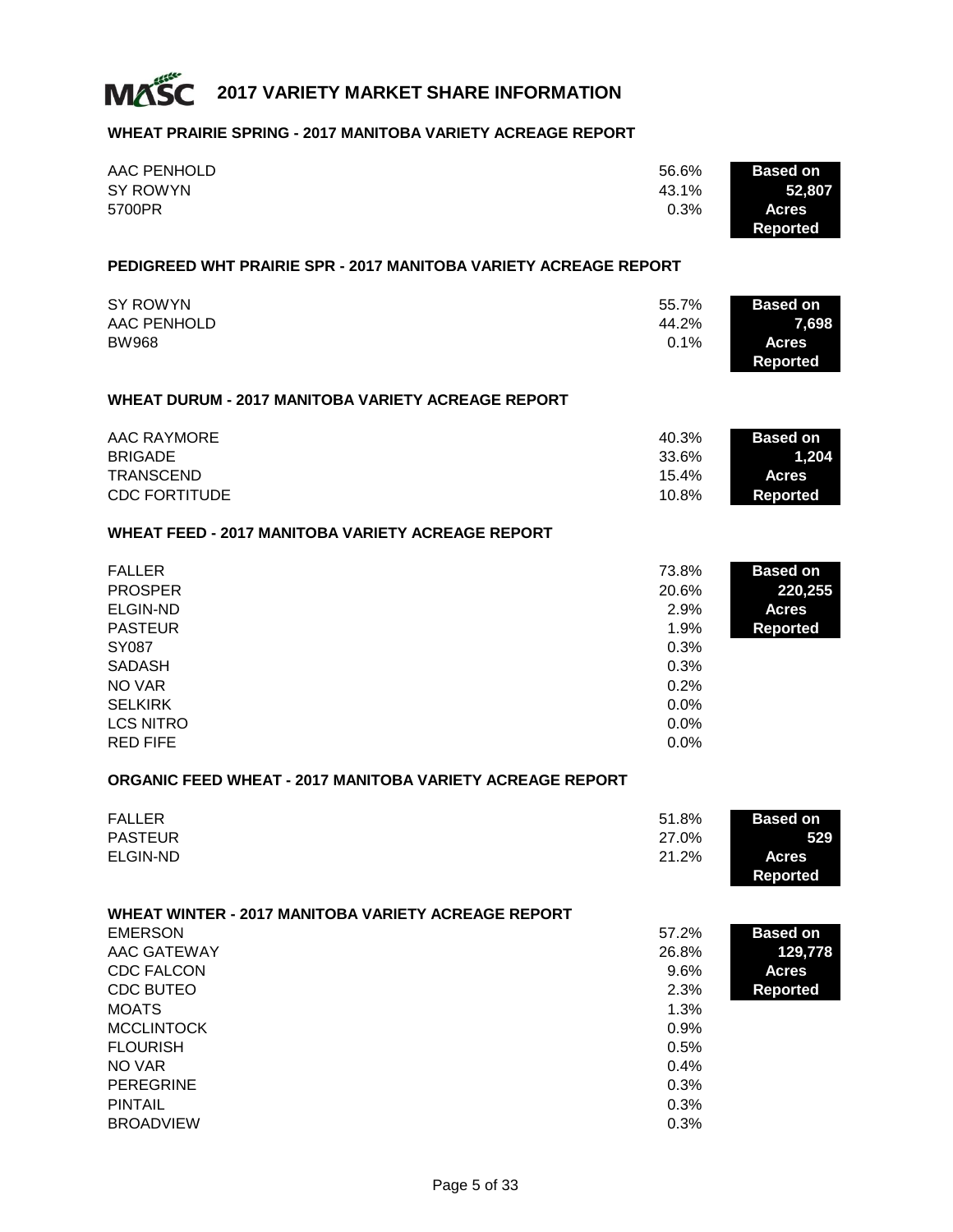

# **WHEAT WINTER - 2017 MANITOBA VARIETY ACREAGE REPORT continued**

| <b>CDC HARRIER</b> | 0.1% |
|--------------------|------|
| AAC ELEVATE        | 0.1% |
| <b>CDC KESTREL</b> | 0.0% |

# **PEDIGREED WHT WINTER - 2017 MANITOBA VARIETY ACREAGE REPORT**

| <b>AAC GATEWAY</b> | 49.1%   | <b>Based on</b> |
|--------------------|---------|-----------------|
| <b>EMERSON</b>     | 46.4%   | 3.818           |
| AAC ELEVATE        | $4.0\%$ | <b>Acres</b>    |
| AAC WILDFIRE       | 0.5%    | <b>Reported</b> |

## **ORGANIC WHT WINTER - 2017 MANITOBA VARIETY ACREAGE REPORT**

| <b>EMERSON</b>     | 71.6% | <b>Based on</b> |
|--------------------|-------|-----------------|
| <b>MOATS</b>       | 22.7% | 1.235'          |
| <b>AAC GATEWAY</b> | 3.1%  | <b>Acres</b>    |
| <b>CDC FALCON</b>  | 2.7%  | Reported        |

#### **BARLEY - 2017 MANITOBA VARIETY ACREAGE REPORT**

| <b>CONLON</b>         | 21.1% | <b>Based on</b> |
|-----------------------|-------|-----------------|
| <b>CDC AUSTENSON</b>  | 20.8% | 239,898         |
| <b>CDC COPELAND</b>   | 8.7%  | <b>Acres</b>    |
| <b>AAC SYNERGY</b>    | 8.2%  | <b>Reported</b> |
| <b>CELEBRATION</b>    | 7.5%  |                 |
| <b>AC METCALFE</b>    | 6.5%  |                 |
| <b>NEWDALE</b>        | 5.9%  |                 |
| <b>TRADITION</b>      | 4.2%  |                 |
| <b>CANMORE</b>        | 3.6%  |                 |
| <b>CHAMPION</b>       | 2.8%  |                 |
| <b>BENTLEY</b>        | 2.1%  |                 |
| NO VAR                | 1.6%  |                 |
| <b>CDC COWBOY</b>     | 1.5%  |                 |
| <b>CDC MAVERICK</b>   | 0.7%  |                 |
| <b>LEGACY</b>         | 0.7%  |                 |
| <b>CDC KINDERSLEY</b> | 0.6%  |                 |
| STELLAR-ND            | 0.5%  |                 |
| <b>CDC MEREDITH</b>   | 0.5%  |                 |
| <b>ROBUST</b>         | 0.4%  |                 |
| <b>LACEY</b>          | 0.4%  |                 |
| <b>BEDFORD</b>        | 0.4%  |                 |
| <b>DESPERADO</b>      | 0.3%  |                 |
| <b>CDC CLEAR</b>      | 0.3%  |                 |
| <b>AC RANGER</b>      | 0.2%  |                 |
| <b>CDC MCGWIRE</b>    | 0.1%  |                 |
| <b>CDC ANDERSON</b>   | 0.1%  |                 |
| <b>CENTURION</b>      | 0.1%  |                 |
| <b>CDC YORKTON</b>    | 0.1%  |                 |
| AAC CONNECT           | 0.1%  |                 |
| <b>AC LACOMBE</b>     | 0.0%  |                 |
| <b>MANLEY</b>         | 0.0%  |                 |
| <b>CONQUEST</b>       | 0.0%  |                 |
| <b>CALDER</b>         | 0.0%  |                 |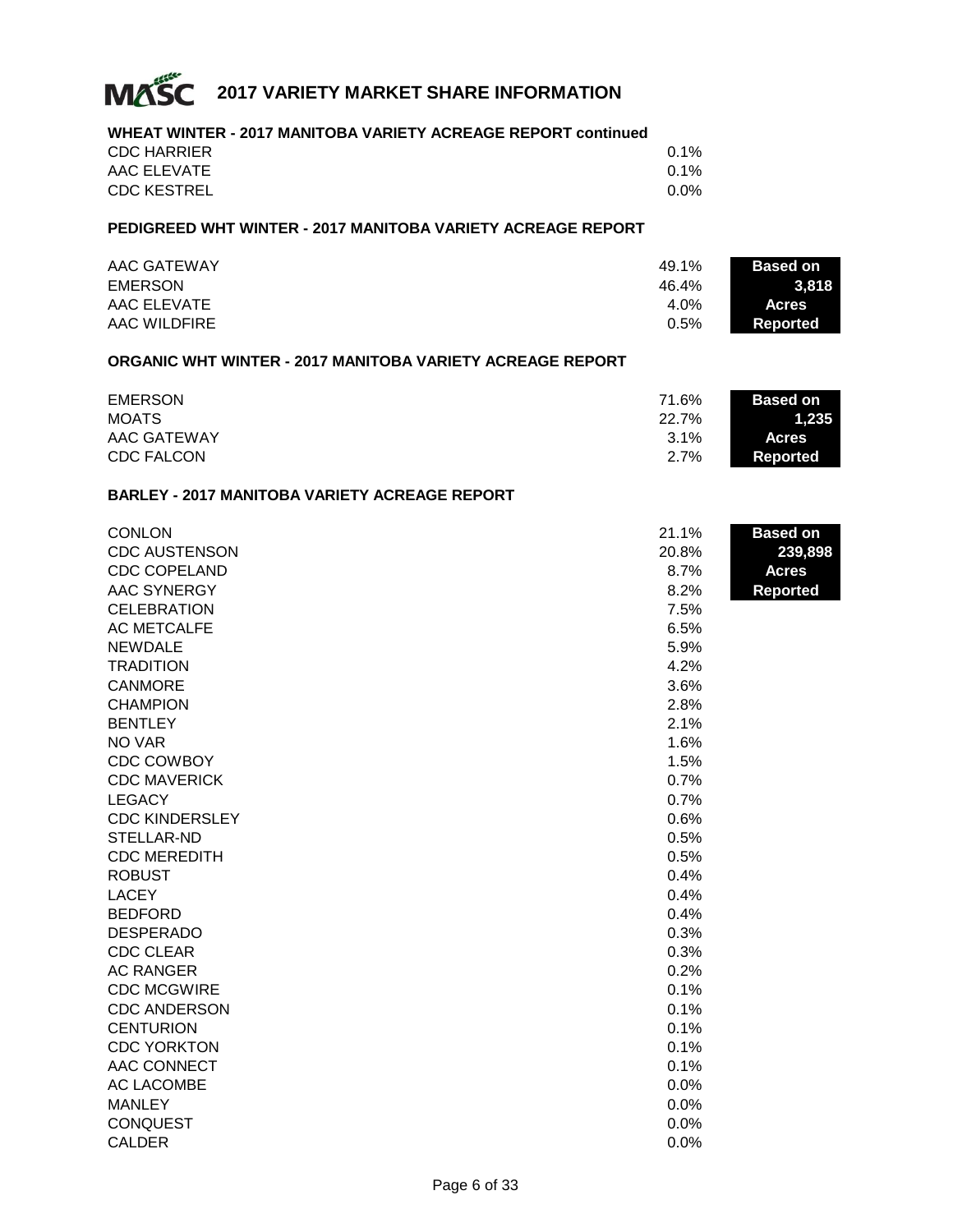

#### **BARLEY - 2017 MANITOBA VARIETY ACREAGE REPORT continued**

| <b>BRAHMA</b>      | 0.0% |
|--------------------|------|
| <b>CONDOR</b>      | 0.0% |
| <b>CDC RICHARD</b> | 0.0% |
| <b>ASCENSION</b>   | 0.0% |
| <b>BONANZA</b>     | 0.0% |

# **PEDIGREED BARLEY - 2017 MANITOBA VARIETY ACREAGE REPORT**

| <b>CDC AUSTENSON</b> | 21.1% | <b>Based on</b> |
|----------------------|-------|-----------------|
| <b>CONLON</b>        | 18.5% | 6,798           |
| AAC SYNERGY          | 15.2% | <b>Acres</b>    |
| <b>CDC COPELAND</b>  | 11.7% | <b>Reported</b> |
| <b>CANMORE</b>       | 8.2%  |                 |
| <b>CELEBRATION</b>   | 6.2%  |                 |
| AAC CONNECT          | 5.3%  |                 |
| AC METCALFE          | 4.0%  |                 |
| <b>CDC MAVERICK</b>  | 3.6%  |                 |
| <b>TRADITION</b>     | 2.9%  |                 |
| <b>NEWDALE</b>       | 1.4%  |                 |
| <b>DESPERADO</b>     | 1.2%  |                 |
| <b>LACEY</b>         | 0.7%  |                 |

#### **OATS - 2017 MANITOBA VARIETY ACREAGE REPORT**

| <b>SUMMIT</b>        | 36.3% | <b>Based on</b> |
|----------------------|-------|-----------------|
| <b>CS CAMDEN</b>     | 29.0% | 437,386         |
| <b>SOURIS</b>        | 17.1% | <b>Acres</b>    |
| <b>PINNACLE</b>      | 2.9%  | <b>Reported</b> |
| NO VAR               | 1.8%  |                 |
| <b>FURLONG</b>       | 1.8%  |                 |
| <b>BIG BROWN</b>     | 1.3%  |                 |
| <b>LEGGETT</b>       | 1.3%  |                 |
| <b>AC MORGAN</b>     | 1.2%  |                 |
| <b>RONALD</b>        | 1.1%  |                 |
| <b>CDC DANCER</b>    | 0.6%  |                 |
| <b>TRIACTOR</b>      | 0.6%  |                 |
| <b>STRIDE</b>        | 0.5%  |                 |
| <b>TRIPLE CROWN</b>  | 0.5%  |                 |
| <b>AC ASSINIBOIA</b> | 0.5%  |                 |
| CDC SO-I             | 0.5%  |                 |
| <b>HAYWIRE</b>       | 0.5%  |                 |
| <b>GEHL</b>          | 0.4%  |                 |
| <b>AAC JUSTICE</b>   | 0.4%  |                 |
| <b>CDC HAYMAKER</b>  | 0.4%  |                 |
| <b>CDC MORRISON</b>  | 0.3%  |                 |
| <b>RIEL</b>          | 0.2%  |                 |
| <b>ROBERT</b>        | 0.2%  |                 |
| <b>CDC BALER</b>     | 0.1%  |                 |
| <b>CANMORE</b>       | 0.1%  |                 |
| <b>CDC NASSER</b>    | 0.1%  |                 |
| <b>FORAGE</b>        | 0.1%  |                 |
| <b>DERBY</b>         | 0.1%  |                 |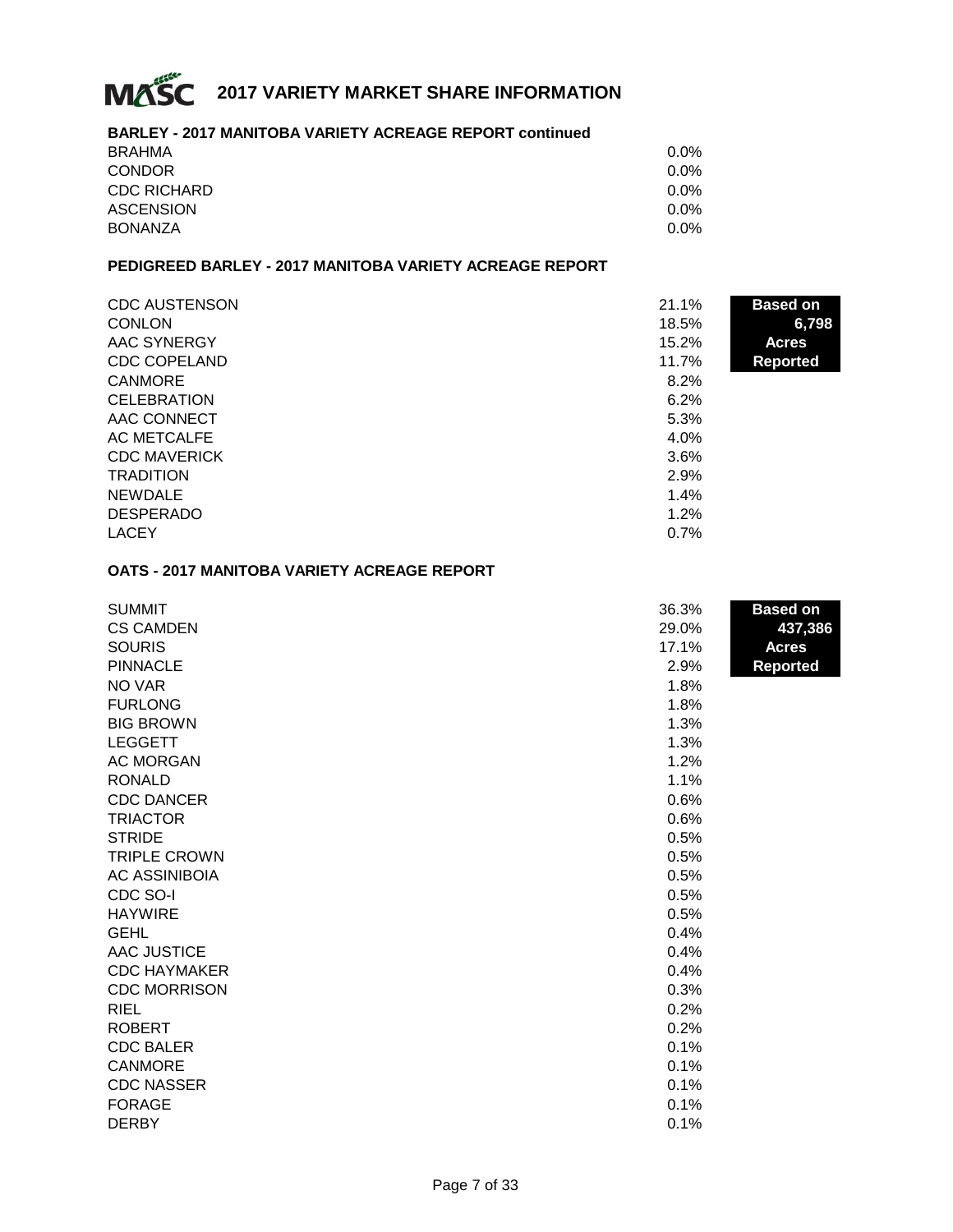

## **OATS - 2017 MANITOBA VARIETY ACREAGE REPORT continued**

| <b>MAJESTIC</b>     | 0.1% |
|---------------------|------|
| <b>CDC RUFFIAN</b>  | 0.1% |
| HIFI                | 0.1% |
| <b>RUSSELL</b>      | 0.0% |
| <b>DUMONT</b>       | 0.0% |
| <b>AC PREAKNESS</b> | 0.0% |
| <b>SUTTON</b>       | 0.0% |
| <b>JORDAN</b>       | 0.0% |
| <b>AC MEDALLION</b> | 0.0% |
| <b>RANDOM</b>       | 0.0% |
| <b>CASCADE</b>      | 0.0% |
| <b>CDC BOYER</b>    | 0.0% |
| <b>BUFF</b>         | 0.0% |
| <b>SIOUX</b>        | 0.0% |
| AC GWEN             | 0.0% |
| <b>CDC MINSTREL</b> | 0.0% |
| <b>ORE3541M</b>     | 0.0% |
| <b>ORE3542M</b>     | 0.0% |

# **PEDIGREED OATS - 2017 MANITOBA VARIETY ACREAGE REPORT**

| <b>CS CAMDEN</b>    | 40.8% | <b>Based on</b> |
|---------------------|-------|-----------------|
| <b>SUMMIT</b>       | 35.8% | 13,641          |
| <b>SOURIS</b>       | 9.5%  | <b>Acres</b>    |
| <b>CDC HAYMAKER</b> | 4.8%  | <b>Reported</b> |
| <b>CDC BALER</b>    | 4.0%  |                 |
| <b>PINNACLE</b>     | 1.8%  |                 |
| AAC JUSTICE         | 0.8%  |                 |
| <b>ORE3542M</b>     | 0.6%  |                 |
| <b>FURLONG</b>      | 0.5%  |                 |
| <b>CDC MORRISON</b> | 0.4%  |                 |
| <b>ORE3541M</b>     | 0.4%  |                 |
| <b>STRIDE</b>       | 0.4%  |                 |
| <b>GEHL</b>         | 0.1%  |                 |

#### **ORGANIC OATS - 2017 MANITOBA VARIETY ACREAGE REPORT**

| <b>SUMMIT</b>     | 37.0% | <b>Based on</b> |
|-------------------|-------|-----------------|
| <b>SOURIS</b>     | 22.0% | 2,800           |
| <b>CDC DANCER</b> | 12.6% | <b>Acres</b>    |
| <b>STRIDE</b>     | 10.6% | Reported        |
| <b>GEHL</b>       | 9.8%  |                 |
| <b>PINNACLE</b>   | 6.2%  |                 |
| AC GWEN           | 1.8%  |                 |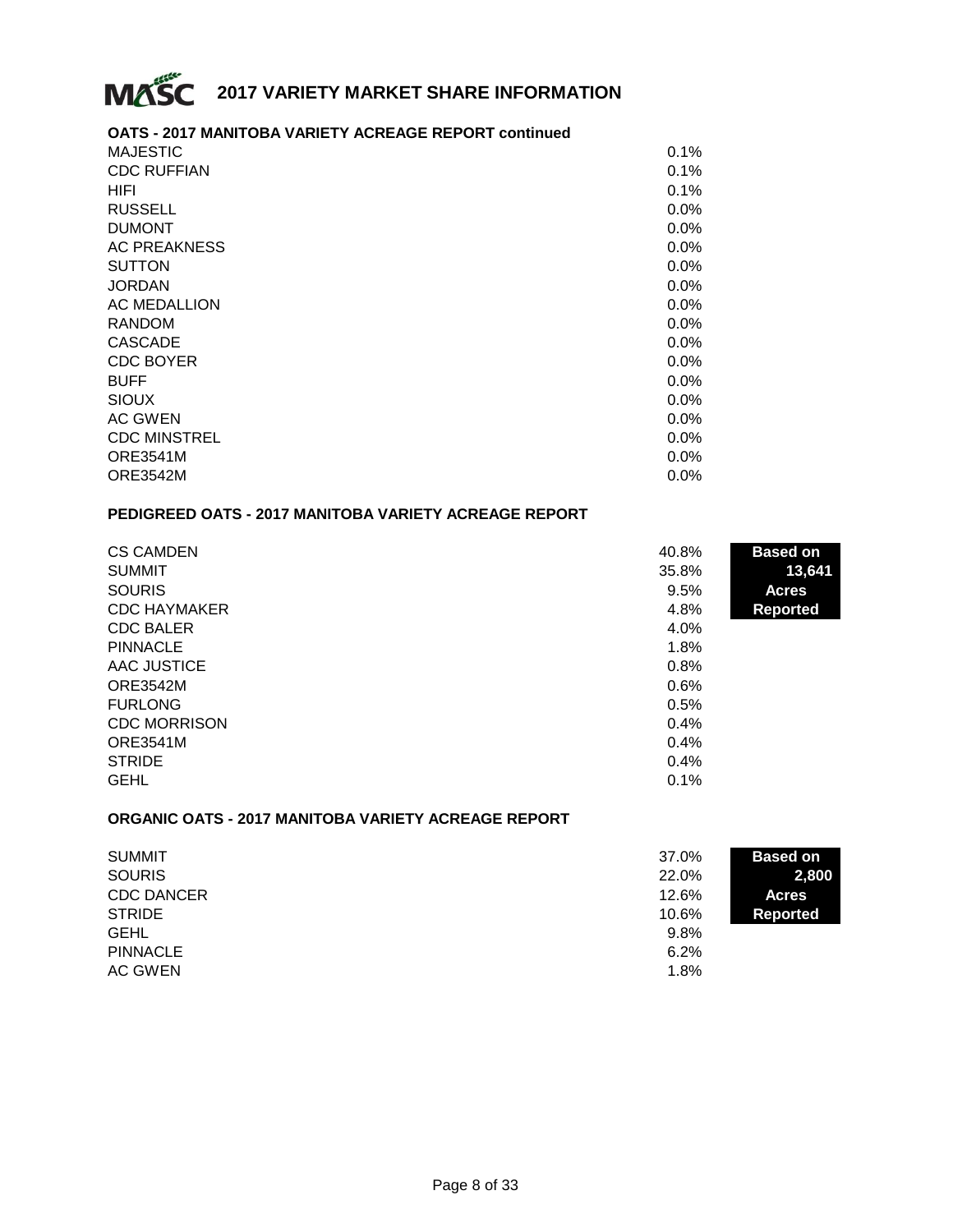

#### **FALL RYE - 2017 MANITOBA VARIETY ACREAGE REPORT**

| <b>HAZLET</b>        | 43.2%   | <b>Based on</b> |
|----------------------|---------|-----------------|
| <b>BONO</b>          | 19.0%   | 73,308          |
| <b>BRASETTO</b>      | $8.0\%$ | <b>Acres</b>    |
| <b>DANKO</b>         | 7.6%    | <b>Reported</b> |
| NO VAR               | 6.3%    |                 |
| <b>PRIMA</b>         | 6.1%    |                 |
| <b>DAKOLD</b>        | 2.6%    |                 |
| <b>AC RIFLE</b>      | 2.0%    |                 |
| <b>GUTTINO</b>       | 1.6%    |                 |
| <b>PUMA</b>          | 1.5%    |                 |
| <b>AC REMINGTON</b>  | 1.4%    |                 |
| <b>RUSSIAN DWARF</b> | 0.5%    |                 |
| <b>VOLUNTEER</b>     | 0.5%    |                 |

## **TRITICALE WINTER - 2017 MANITOBA VARIETY ACREAGE REPORT**

| <b>FRIDGE</b> | 69.0% | <b>Based on</b> |
|---------------|-------|-----------------|
| <b>PIKA</b>   | 20.5% | 633             |
| NO VAR        | 10.4% | <b>Acres</b>    |
|               |       | <b>Reported</b> |

#### **ARGENTINE CANOLA - 2017 MANITOBA VARIETY ACREAGE REPORT**

| L252             | 25.1% | <b>Based on</b> |
|------------------|-------|-----------------|
| <b>L140P</b>     | 17.5% | 3,108,464       |
| <b>L233P</b>     | 10.0% | <b>Acres</b>    |
| L230             | 4.9%  | <b>Reported</b> |
| 5440             | 3.7%  |                 |
| 74-44 BL         | 3.2%  |                 |
| 1022 RR          | 3.1%  |                 |
| 75-65 RR         | 2.7%  |                 |
| 46H75            | 2.3%  |                 |
| 1012 RR          | 2.2%  |                 |
| 2022CL           | 2.1%  |                 |
| L241C            | 1.7%  |                 |
| 6074 RR          | 1.7%  |                 |
| 45H33            | 1.6%  |                 |
| L157H            | 1.6%  |                 |
| L130             | 1.6%  |                 |
| 45M35            | 1.2%  |                 |
| 2020 CL          | 0.9%  |                 |
| 1020 RR          | 0.9%  |                 |
| <b>PV 200 CL</b> | 0.7%  |                 |
| CS2100           | 0.7%  |                 |
| <b>PV 540 G</b>  | 0.7%  |                 |
| 2024 CL          | 0.6%  |                 |
| 75-45 RR         | 0.5%  |                 |
| 46M34            | 0.5%  |                 |
| L261             | 0.5%  |                 |
| 45CS40           | 0.5%  |                 |
| CS2000           | 0.5%  |                 |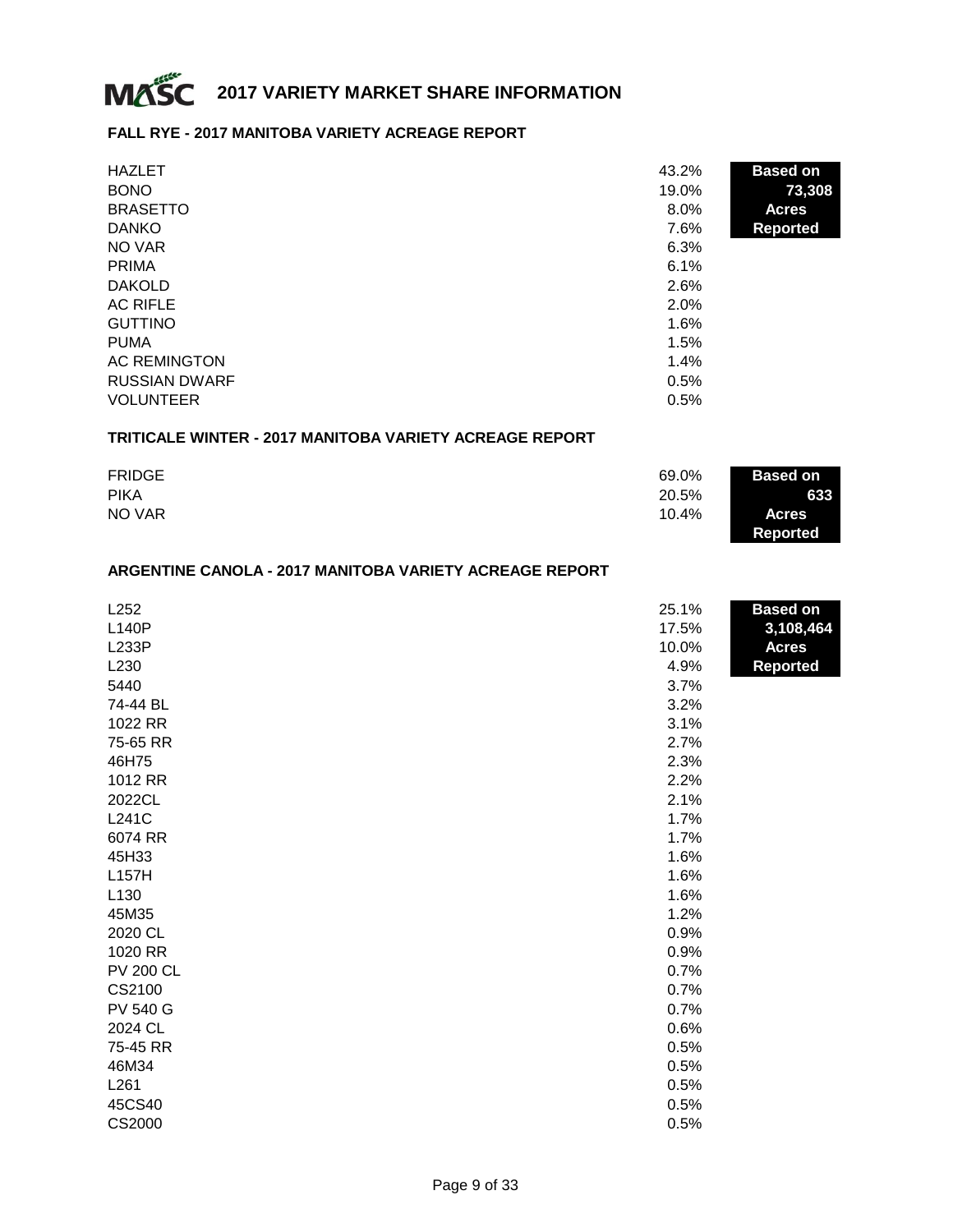

| <b>PV 533 G</b>     | 0.5%         |
|---------------------|--------------|
| SY4157              | 0.4%         |
| 45H76               | 0.4%         |
| 1990                | 0.3%         |
| 45H31               | 0.3%         |
| 45H75 CL            | 0.2%         |
| L159                | 0.2%         |
| <b>PV 560 GM</b>    | 0.2%         |
| D3154S              | 0.2%         |
| D3155C              | 0.2%         |
| 1140                | 0.2%         |
| 1970                | 0.2%         |
| $V12-3$             | 0.2%         |
| 1024 RR             | 0.1%         |
| 6060 RR             | 0.1%         |
| $V12-1$             | 0.1%         |
| <b>PV 581 GC</b>    | 0.1%         |
| 2012 CL             | 0.1%         |
| NO VAR              | 0.1%         |
| $V14-1$             | 0.1%         |
| 45S56               | 0.1%         |
| L156H               | 0.1%         |
| L <sub>150</sub>    | 0.1%         |
| 73-75 RR            | 0.1%         |
| 45H29               | 0.1%         |
| 46A76               | 0.1%         |
| 6080 RR             | 0.1%         |
| <b>VT 500 G</b>     | 0.1%         |
| 1918                | 0.1%         |
| SY4187              |              |
| <b>PV 530 G</b>     | 0.1%<br>0.1% |
| D3153               | 0.1%         |
| 43E03RR             | 0.1%         |
| $V22-1$             | 0.1%         |
| 6050 RR             | 0.1%         |
|                     |              |
| 6076 CR<br>SY4135   | 0.1%<br>0.1% |
| <b>CS2200 CL</b>    | 0.1%         |
| 5545CL              | 0.1%         |
| 74-54 RR            | 0.1%         |
| $V12-2$             | 0.1%         |
| 46A65               | 0.1%         |
|                     |              |
| C5507<br>SW WIZZARD | 0.0%         |
|                     | 0.0%         |
| SY4166<br>45H26     | 0.0%         |
|                     | 0.0%         |
| 6064 RR             | 0.0%         |
| 5525 CL             | 0.0%         |
| 73-65 RR            | 0.0%         |
| <b>NX4-101 RR</b>   | 0.0%         |
| 72-65 RR            | 0.0%         |
| 45S54               | 0.0%         |

# **ARGENTINE CANOLA - 2017 MANITOBA VARIETY ACREAGE REPORT continued**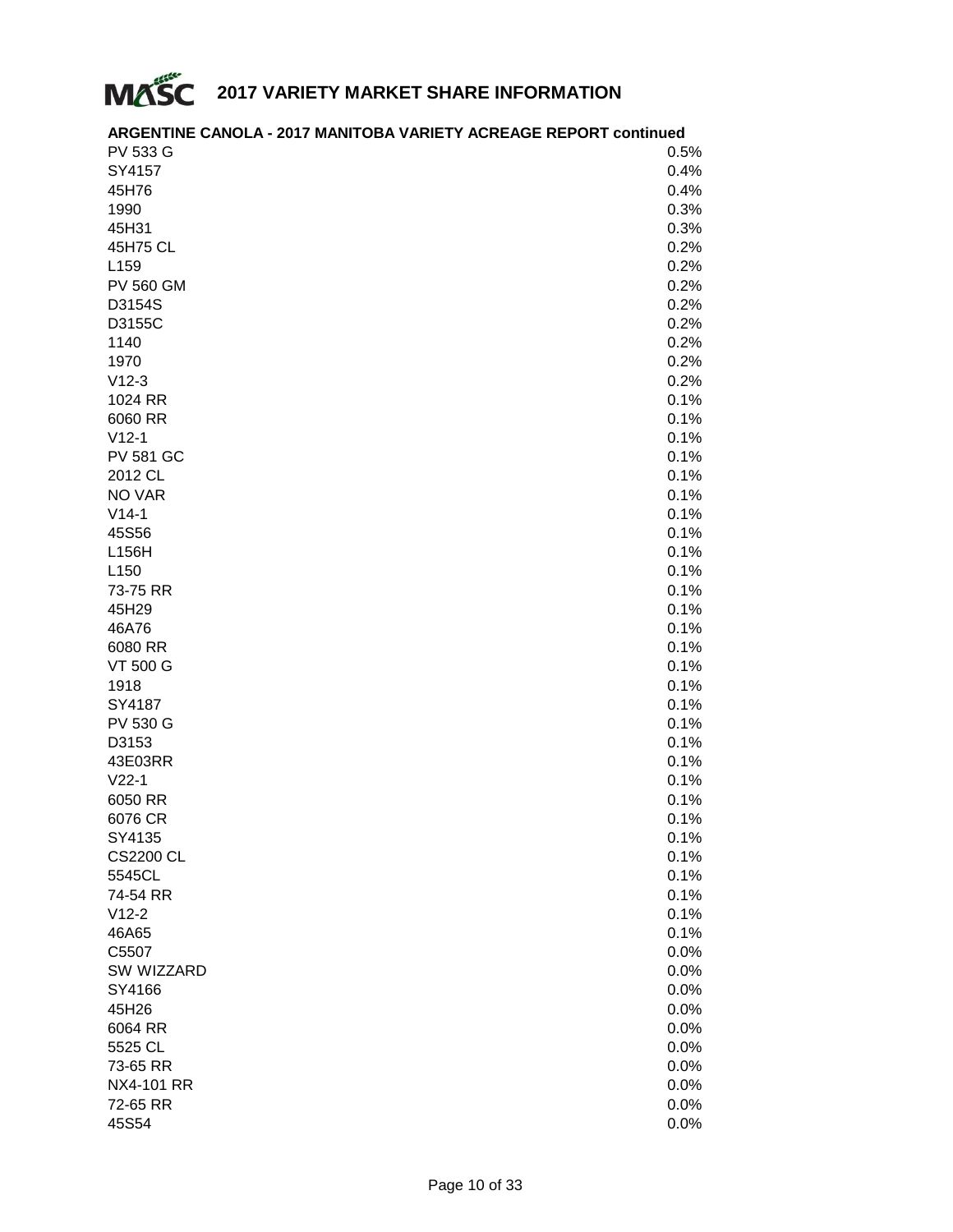

| 1010 RR              | 0.0% |
|----------------------|------|
| 73-15 RR             | 0.0% |
| 30-55                | 0.0% |
| 6044 RR              | 0.0% |
| <b>PV 590 GCS</b>    | 0.0% |
| 45A76                | 0.0% |
| <b>PV 531 G</b>      | 0.0% |
| SY4114               | 0.0% |
| 6040 RR              | 0.0% |
| 45S53                |      |
|                      | 0.0% |
| 3235                 | 0.0% |
| 5535 CL              | 0.0% |
| 45H73                | 0.0% |
| 45A51                | 0.0% |
| L160S                | 0.0% |
| L120                 | 0.0% |
| 1145                 | 0.0% |
| 46A73                | 0.0% |
| 6020 RR              | 0.0% |
| 73-45 RR             | 0.0% |
| 5020                 | 0.0% |
| 2153                 | 0.0% |
| 45H74                | 0.0% |
| 225 RR               | 0.0% |
| <b>VR 9562 GC</b>    | 0.0% |
| DKL 52-10            | 0.0% |
| L135C                | 0.0% |
| 1134 CA              | 0.0% |
| 1144                 | 0.0% |
| <b>VT REMARKABLE</b> | 0.0% |
| 5030                 | 0.0% |
| DKL 34-55            | 0.0% |
| 292CL                | 0.0% |
| 2563                 | 0.0% |
| VT 520 G             | 0.0% |
| 72-35 RR             | 0.0% |
| 6086 CR              | 0.0% |
| 6130 RR              | 0.0% |
| 1016 RR              | 0.0% |
| 46H70                | 0.0% |
| 9553                 | 0.0% |
| 1896RR               | 0.0% |
|                      |      |
| 1818 RR              | 0.0% |
| <b>CNH150R</b>       | 0.0% |
| 71-40 CL             | 0.0% |
| 1999                 | 0.0% |
| 3140                 | 0.0% |
| 5003                 | 0.0% |
| L154                 | 0.0% |
| 1174 CA              | 0.0% |
| D3156M               | 0.0% |
| 1980                 | 0.0% |
| 5770                 | 0.0% |

# **ARGENTINE CANOLA - 2017 MANITOBA VARIETY ACREAGE REPORT continued**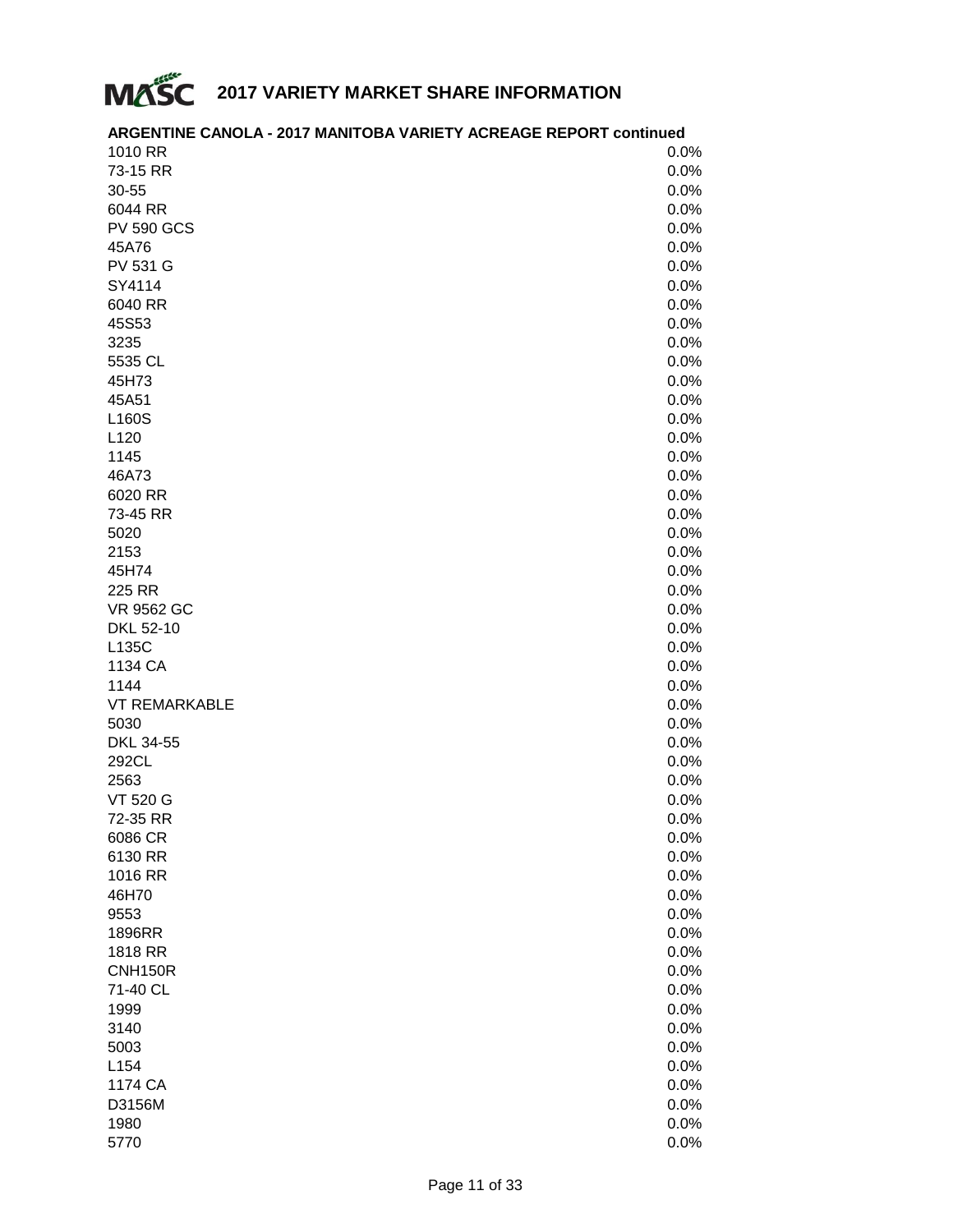

## **ARGENTINE CANOLA - 2017 MANITOBA VARIETY ACREAGE REPORT continued**

| 1841RR            | 0.0%    |
|-------------------|---------|
| SY4144            | 0.0%    |
| 45H21             | 0.0%    |
| <b>NEX 828 CL</b> | 0.0%    |
| 45M38             | 0.0%    |
| 23-38             | 0.0%    |
| PR 5320           | 0.0%    |
| 223 RR            | $0.0\%$ |
| 45H22             | 0.0%    |
| 45A55             | 0.0%    |
| 30120-B6          | $0.0\%$ |
| 45H37             | 0.0%    |
| 45CM36            | 0.0%    |

#### **RAPESEED - 2017 MANITOBA VARIETY ACREAGE REPORT**

| <b>BUNGE HYHEAR 1</b> | 62.4% | <b>Based on</b> |
|-----------------------|-------|-----------------|
| RED RIVER 1861        | 23.9% | 5.361           |
| RED RIVER 1826        | 13.6% | <b>Acres</b>    |
|                       |       | Reported        |

### **FLAX - 2017 MANITOBA VARIETY ACREAGE REPORT**

| <b>CDC BETHUNE</b>            | 24.4% | <b>Based on</b> |
|-------------------------------|-------|-----------------|
| <b>CDC SORREL</b>             | 18.3% | 39,294          |
| <b>CDC GLAS</b>               | 15.2% | <b>Acres</b>    |
| <b>LIGHTNING</b>              | 12.7% | <b>Reported</b> |
| AAC BRAVO                     | 6.5%  |                 |
| <b>HANLEY</b>                 | 5.8%  |                 |
| <b>CDC NORMANDY</b>           | 3.1%  |                 |
| <b>WESTLIN 70</b>             | 2.4%  |                 |
| <b>WESTLIN 71</b>             | 1.6%  |                 |
| <b>NORLIN</b>                 | 1.5%  |                 |
| NULIN VT 50                   | 1.1%  |                 |
| <b>CDC NEELA</b>              | 1.1%  |                 |
| NO VAR                        | 0.9%  |                 |
| NO VAR (YELLOW SEEDED/LINOLA) | 0.8%  |                 |
| 2090                          | 0.7%  |                 |
| <b>GOLDEN</b>                 | 0.6%  |                 |
| <b>OMEGA</b>                  | 0.6%  |                 |
| <b>LINOTT</b>                 | 0.6%  |                 |
| <b>WESTLIN 72</b>             | 0.6%  |                 |
| PRAIRIE SAPPHIRE              | 0.5%  |                 |
| <b>AC EMERSON</b>             | 0.5%  |                 |
| <b>NUGGET</b>                 | 0.4%  |                 |
| <b>DUFFERIN</b>               | 0.1%  |                 |
| <b>TAURUS</b>                 | 0.1%  |                 |
| FP2422                        | 0.1%  |                 |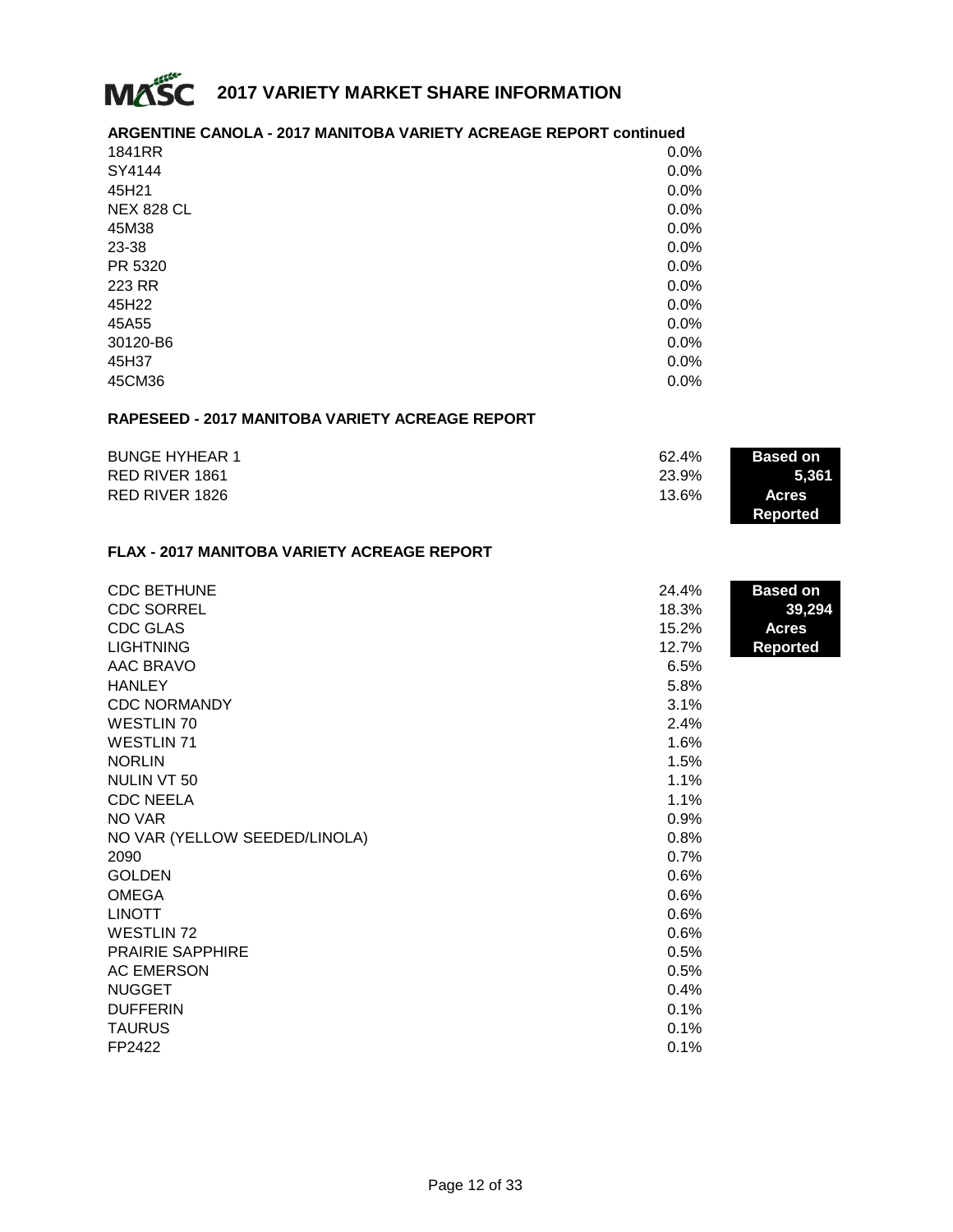

# **PEDIGREED FLAX - 2017 MANITOBA VARIETY ACREAGE REPORT**

| <b>CDC BETHUNE</b> | 26.3%   | <b>Based on</b> |
|--------------------|---------|-----------------|
| <b>CDC GLAS</b>    | 23.6%   | 3,039           |
| <b>WESTLIN 72</b>  | 22.8%   | <b>Acres</b>    |
| <b>CDC NEELA</b>   | 13.3%   | <b>Reported</b> |
| <b>CDC PLAVA</b>   | 6.7%    |                 |
| <b>CDC SORREL</b>  | $4.0\%$ |                 |
| <b>NUGGET</b>      | 2.6%    |                 |
| 2090               | 0.3%    |                 |
| <b>WESTLIN 60</b>  | 0.3%    |                 |

# **ORGANIC FLAX - 2017 MANITOBA VARIETY ACREAGE REPORT**

| <b>CDC SORREL</b>  | 41.8%   | <b>Based on</b> |
|--------------------|---------|-----------------|
| <b>CDC BETHUNE</b> | 34.7%   | 1.023           |
| <b>OMEGA</b>       | 13.2%   | <b>Acres</b>    |
| <b>LIGHTNING</b>   | 8.8%    | Reported        |
| AAC BRAVO          | $1.5\%$ |                 |

### **BEANS SOYBEANS - 2017 MANITOBA VARIETY ACREAGE REPORT**

| S007-Y4 RR2Y           | 8.3% | <b>Based on</b> |
|------------------------|------|-----------------|
| 23-60RY                | 6.1% | 2,150,632       |
| AKRAS R2               | 5.4% | <b>Acres</b>    |
| P006T46R               | 5.4% | <b>Reported</b> |
| 24-10RY                | 4.4% |                 |
| 24-12RY                | 3.5% |                 |
| S0009-M2               | 3.3% |                 |
| 25-10RY                | 3.2% |                 |
| <b>NSC WATSON RR2Y</b> | 3.2% |                 |
| <b>LS 003R24N</b>      | 3.0% |                 |
| NO VAR                 | 2.5% |                 |
| PS 0027 RR             | 2.3% |                 |
| <b>ISIS RR</b>         | 2.2% |                 |
| TH 33003R2Y            | 2.1% |                 |
| NSC GLADSTONE RR2Y     | 2.1% |                 |
| 22-60RY                | 2.1% |                 |
| TH 32004R2Y            | 2.0% |                 |
| <b>MAHONY R2</b>       | 1.8% |                 |
| <b>NSC RICHER RR2Y</b> | 1.7% |                 |
| P006T78R2              | 1.7% |                 |
| <b>NSC RESTON RR2Y</b> | 1.5% |                 |
| P002T04R               | 1.5% |                 |
| TH 33005R2Y            | 1.4% |                 |
| PRO 2525R2             | 1.2% |                 |
| S006-W5                | 1.2% |                 |
| P008T22R2              | 1.2% |                 |
| <b>NSC STARBUCK</b>    | 1.1% |                 |
| DKB005-52              | 1.0% |                 |
| P008T70R               | 1.0% |                 |
| <b>LS 002R24N</b>      | 1.0% |                 |
| 23-11RY                | 0.9% |                 |
| S003-L3                | 0.8% |                 |
|                        |      |                 |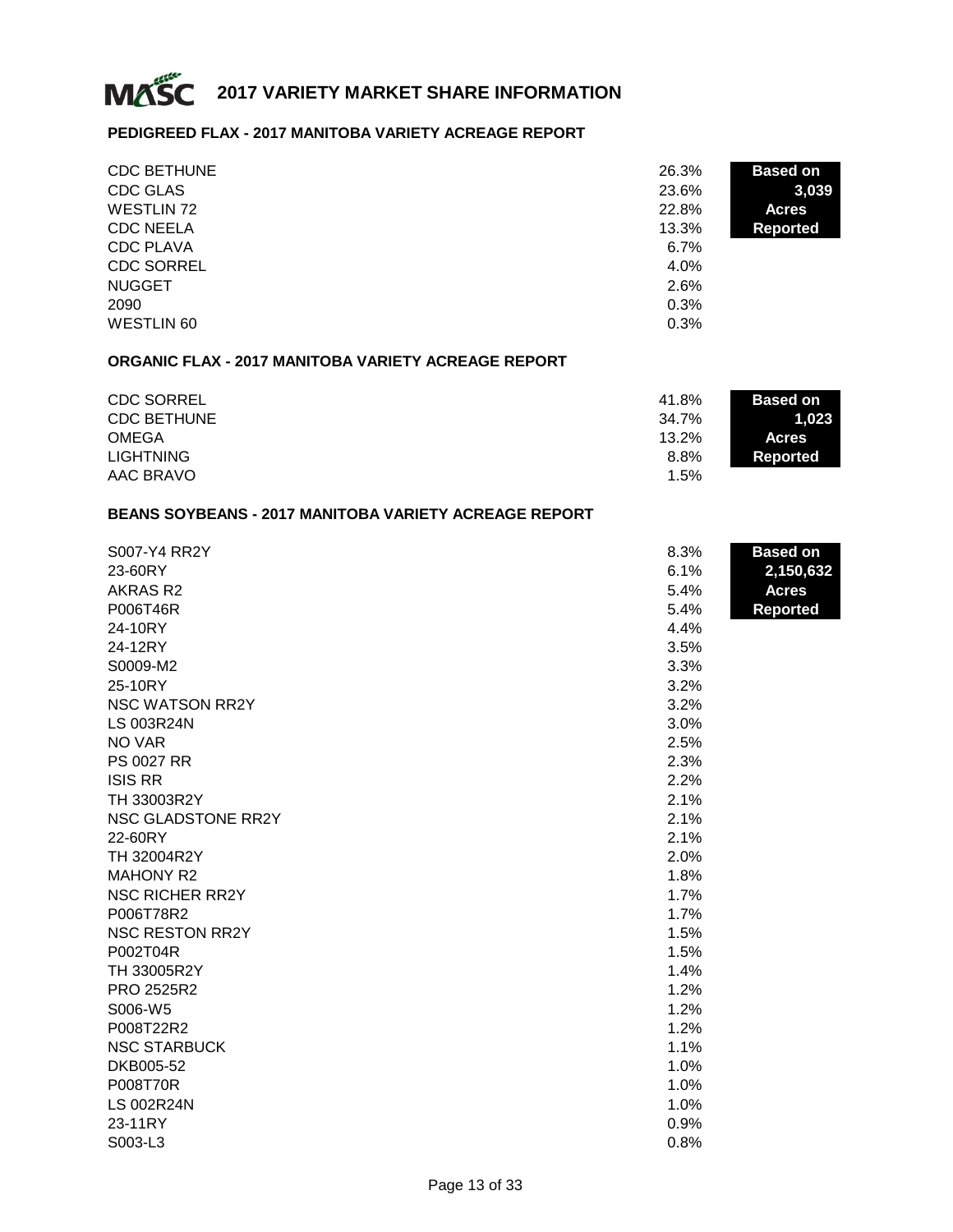

# **BEANS SOYBEANS - 2017 MANITOBA VARIETY ACREAGE REPORT continued**

| <b>LS ECLIPSE</b>        | 0.7% |
|--------------------------|------|
| SOO6-W5                  | 0.7% |
| LS 005R22                | 0.7% |
| TH ASTRO R2Y             | 0.6% |
| <b>NSC STARCITY RRX2</b> | 0.6% |
| OAC PRUDENCE             | 0.6% |
| PS 0035 NR2              | 0.6% |
| P005T13R                 | 0.5% |
| <b>NSC WARREN RR</b>     | 0.5% |
| TH 34006R2Y              | 0.5% |
| S001-B1                  | 0.5% |
| PS 0074 R2               | 0.5% |
| MCLEOD R2                | 0.5% |
| <b>NSC LEROY RR2Y</b>    | 0.5% |
| <b>LS MAIDAN</b>         | 0.4% |
| <b>GRAY R2</b>           | 0.4% |
| LONO <sub>R2</sub>       | 0.4% |
| <b>NSC AUSTIN RR2Y</b>   | 0.4% |
| NSC ARNAUD RR2Y          |      |
|                          | 0.4% |
| <b>NOTUS R2</b>          | 0.4% |
| DYLANO R2X               | 0.4% |
| <b>TORRO R2</b>          | 0.4% |
| <b>LS MISTRAL</b>        | 0.4% |
| LS 003R22                | 0.3% |
| <b>ASTRO R2</b>          | 0.3% |
| TH 3303R2Y               | 0.3% |
| TH 87003R2X              | 0.3% |
| DKB008-81                | 0.2% |
| DOMINGO R2X              | 0.2% |
| <b>NSC TILSTON RR2Y</b>  | 0.2% |
| NSC JORDAN RR2Y          | 0.2% |
| <b>LS SOLAIRE</b>        | 0.2% |
| TH 33004R2Y              | 0.2% |
| PV10S005RR2              | 0.2% |
| <b>DUGALDO R2X</b>       | 0.2% |
| P002A63R                 | 0.2% |
| 23-10RY                  | 0.2% |
| <b>BARKER R2X</b>        | 0.2% |
| KOSMO R2                 | 0.2% |
| TH 37004 R2Y             | 0.2% |
| NSC ANOLA RR2Y           | 0.2% |
| LS 005R21                | 0.2% |
| <b>HS 006RYS24</b>       | 0.1% |
| DARIO R2X                | 0.1% |
| NSC LIBAU RR2Y           | 0.1% |
| LS NORTHWESTER           | 0.1% |
| <b>LS 0028RR</b>         | 0.1% |
| LS 002R23                | 0.1% |
| 0066 XR                  | 0.1% |
| P002A19X                 | 0.1% |
| <b>PS 46 RR</b>          | 0.1% |
| LS 005R24                | 0.1% |
| <b>BARRON R2X</b>        | 0.1% |
|                          |      |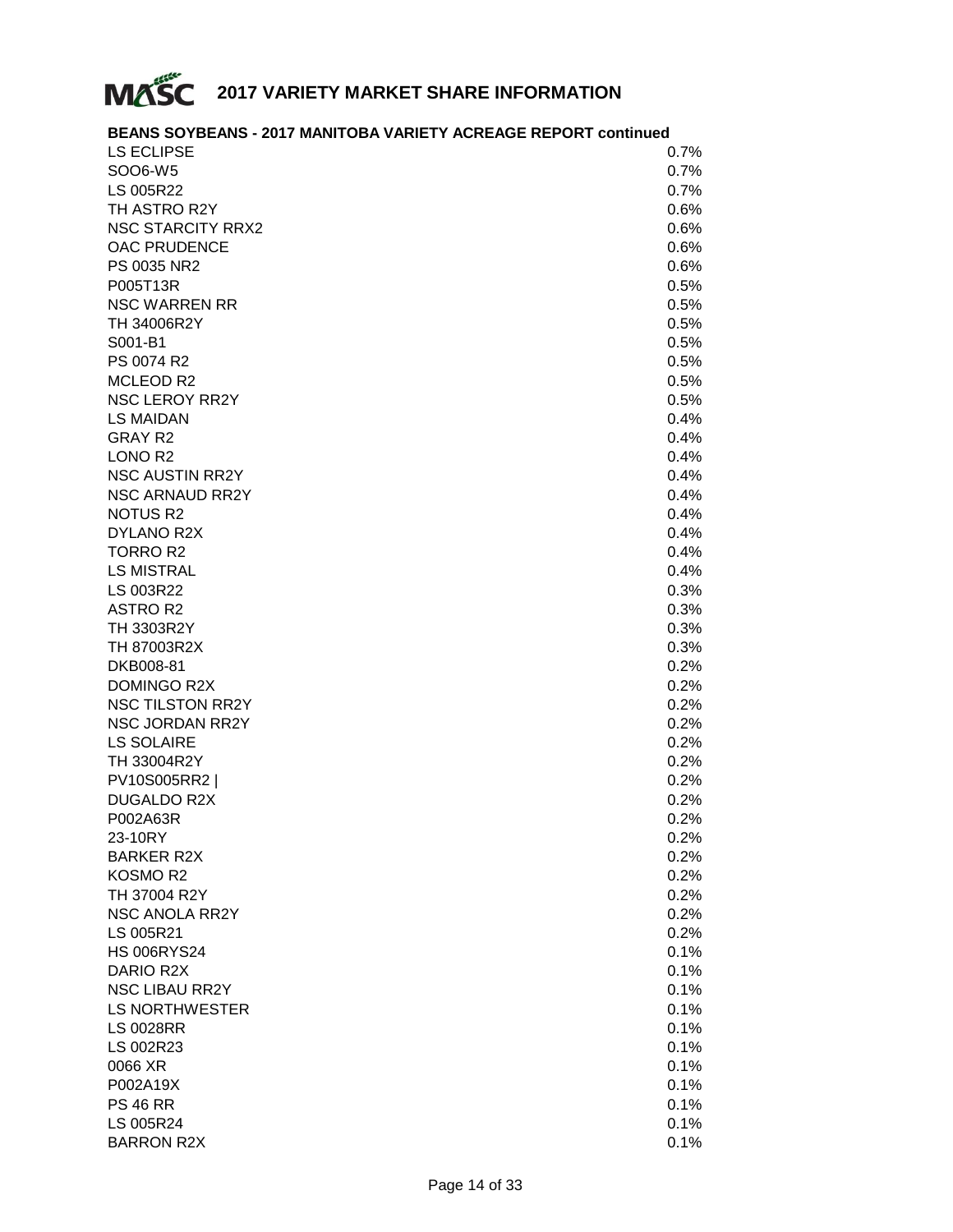

| <b>BEANS SOYBEANS - 2017 MANITOBA VARIETY ACREAGE REPORT continued</b> |      |
|------------------------------------------------------------------------|------|
| SR006HP                                                                | 0.1% |
| <b>NSC SANFORD R2Y</b>                                                 | 0.1% |
| P000A87R                                                               | 0.1% |
| P001T34R                                                               | 0.1% |
| <b>OAC ERIN</b>                                                        | 0.1% |
| AAC EDWARD                                                             | 0.1% |
| S001-B1                                                                | 0.1% |
| P007A90R                                                               | 0.1% |
| NO VAR (NATTO TYPE)                                                    | 0.1% |
| <b>LS 0036RR</b>                                                       | 0.1% |
| 27005RR                                                                | 0.1% |
| 25-04R                                                                 | 0.1% |
| <b>BISHOP R2</b>                                                       | 0.1% |
| <b>TH 27003RR</b>                                                      | 0.1% |
| 90A07                                                                  | 0.1% |
| 90A06                                                                  | 0.1% |
| HERO R <sub>2</sub>                                                    | 0.1% |
| PS 0055 R2                                                             | 0.1% |
| S0009-D6                                                               | 0.1% |
| TH 36007R2Y                                                            | 0.1% |
| S008-N2                                                                | 0.1% |
| <b>HYDRA R2</b>                                                        |      |
|                                                                        | 0.1% |
| 26006RR                                                                | 0.1% |
| 25-52R                                                                 | 0.1% |
| EXP114 RR2X                                                            | 0.0% |
| PRO 2535R2                                                             | 0.0% |
| <b>AC 0800RR</b>                                                       | 0.0% |
| T2007                                                                  | 0.0% |
| 90M01                                                                  | 0.0% |
| <b>ACCORD</b>                                                          | 0.0% |
| NSC GREENRIDGE RR2Y                                                    | 0.0% |
| P0007A43R                                                              | 0.0% |
| 900Y61                                                                 | 0.0% |
| <b>OPUS</b>                                                            | 0.0% |
| 20031                                                                  | 0.0% |
| TH 33006R2Y                                                            | 0.0% |
| PS 00095 R2                                                            | 0.0% |
| <b>APOLLO RR</b>                                                       | 0.0% |
| 24-60RY                                                                | 0.0% |
| <b>RR ROSCO</b>                                                        | 0.0% |
| 22-61RY                                                                | 0.0% |
| <b>LS 0078RR</b>                                                       | 0.0% |
| S00-B7                                                                 | 0.0% |
| <b>TH 24004RR</b>                                                      | 0.0% |
| <b>LS 0065RR</b>                                                       | 0.0% |
| TH 32005R2Y                                                            | 0.0% |
| 25-11 RY                                                               | 0.0% |
| P06T28R                                                                | 0.0% |
| DKB21-11                                                               | 0.0% |
| <b>TH 23005RR</b>                                                      | 0.0% |
| TH 35002R2Y                                                            | 0.0% |
| 90B11                                                                  | 0.0% |
| 703                                                                    | 0.0% |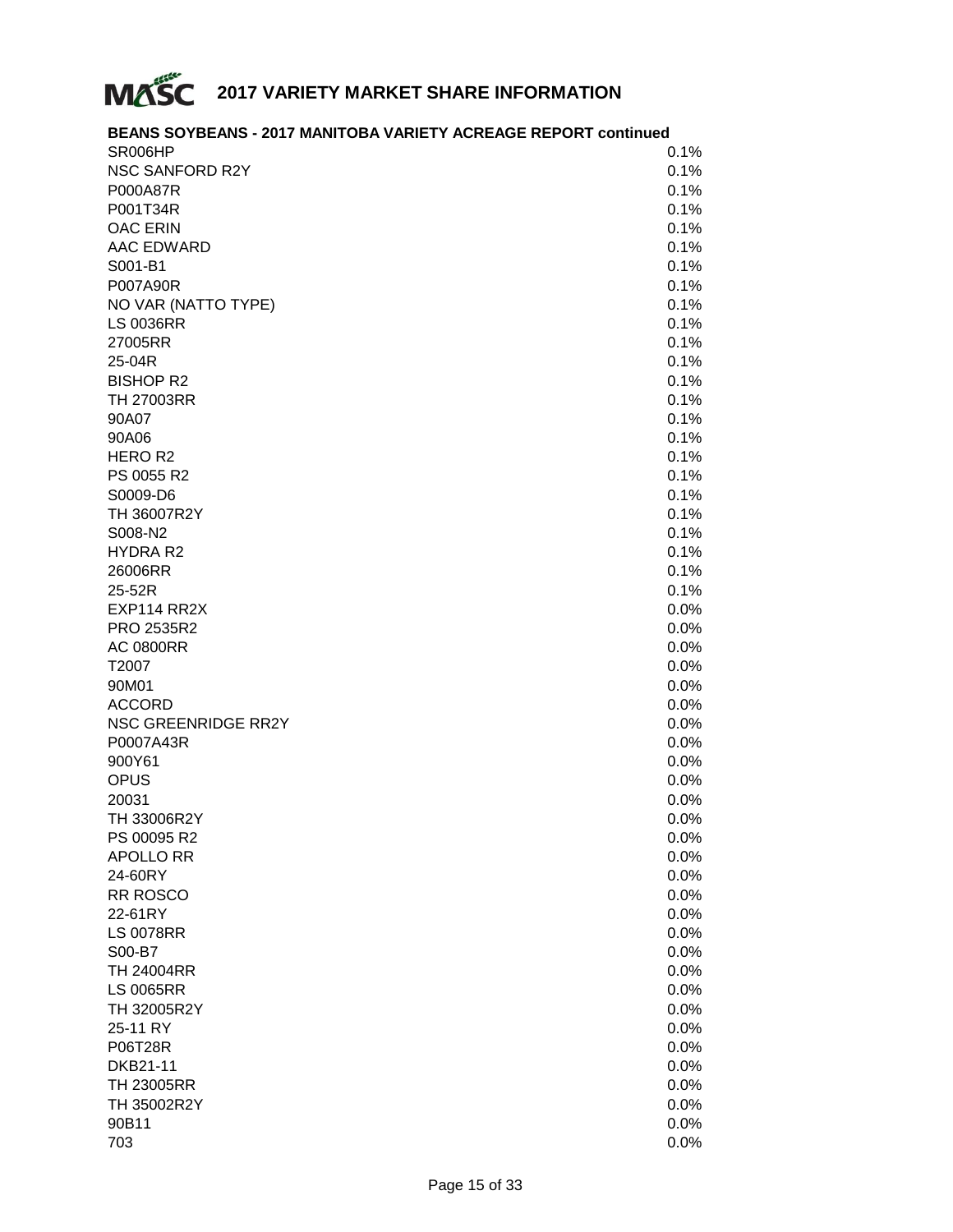

# **BEANS SOYBEANS - 2017 MANITOBA VARIETY ACREAGE REPORT continued**

| 900Y71                   | 0.0%    |
|--------------------------|---------|
| GS 00154                 | 0.0%    |
| <b>NSC COULEE RR</b>     | 0.0%    |
| EXP 000 R2X              | 0.0%    |
| S 00-A6                  | 0.0%    |
| 90M02                    | 0.0%    |
| DKB24-41                 | 0.0%    |
| 900Y81                   | 0.0%    |
| 24-11RY                  | 0.0%    |
| P005A27X                 | 0.0%    |
| TH 33008R2Y              | 0.0%    |
| LS 008R21                | 0.0%    |
| XB0009C16R               | 0.0%    |
| <b>HS 007RY32</b>        | 0.0%    |
| 009612A1                 | 0.0%    |
| 91Y61                    | 0.0%    |
| <b>HANA</b>              | 0.0%    |
| 27007RR                  | 0.0%    |
| 900M71                   | 0.0%    |
| 24-61RY                  | 0.0%    |
| TH 87000 R2X             | 0.0%    |
| <b>TH 35003RR</b>        | 0.0%    |
| <b>TH 2505RR</b>         | 0.0%    |
| <b>HS 006R37</b>         | 0.0%    |
| 2005 RR                  | 0.0%    |
| FOOTE R2                 | 0.0%    |
| DKB006-29                | 0.0%    |
| <b>DKB14-41</b>          | 0.0%    |
| <b>NSC PORTAGE RR</b>    | 0.0%    |
| <b>GENTLEMAN</b>         | 0.0%    |
| PS 0083 R2               | 0.0%    |
| <b>TH 23006RR</b>        | 0.0%    |
| <b>TH 30005RR</b>        | 0.0%    |
| <b>ROBERTS</b>           | 0.0%    |
| 26-02R                   | 0.0%    |
| <b>PB 00836RR</b>        | $0.0\%$ |
| <b>NSC MOOSOMIN RR2Y</b> | 0.0%    |
| TH 88005 R2X             | 0.0%    |
| TH 88008 R2X             | 0.0%    |
| P9004                    | 0.0%    |
| <b>DAS007R3</b>          | 0.0%    |
| 91Y70                    | 0.0%    |
| DKB10-01                 | 0.0%    |
| <b>TERRAMAX NATTO</b>    | 0.0%    |
| 5007                     | 0.0%    |
| <b>LS 0057RR</b>         | 0.0%    |
| 90A01                    | 0.0%    |
| 26-10RY                  | 0.0%    |
| DKB22-21                 | 0.0%    |
| <b>PRO 2625R</b>         | 0.0%    |
| <b>DRAKORR</b>           | 0.0%    |
| PB 0023RR                | 0.0%    |
| S00-W3                   | 0.0%    |
|                          |         |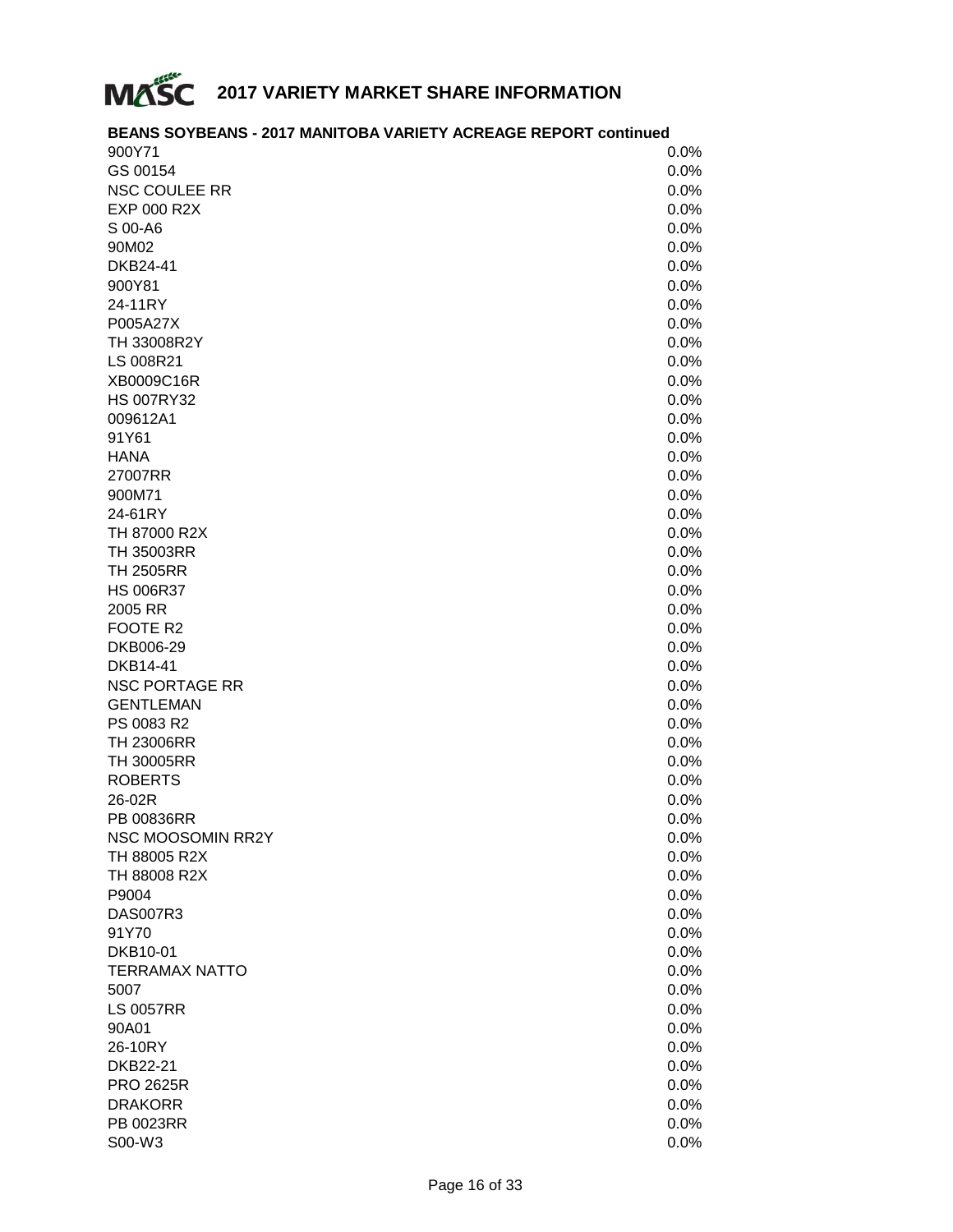

# **BEANS SOYBEANS - 2017 MANITOBA VARIETY ACREAGE REPORT continued**

| LS 006R22            | $0.0\%$ |
|----------------------|---------|
| LS 005R23            | 0.0%    |
| 91Y01                | 0.0%    |
| <b>JARI</b>          | 0.0%    |
| 90Y71                | 0.0%    |
| EXP003 R2            | 0.0%    |
| LS 004R21            | 0.0%    |
| XB0008C17R           | $0.0\%$ |
| DKB00-99             | 0.0%    |
| 26-12RY              | 0.0%    |
| AAC MANDOR           | $0.0\%$ |
| PODAGA R2            | $0.0\%$ |
| DKB20-01             | 0.0%    |
| <b>NSC 2034RR</b>    | $0.0\%$ |
| TH 88007 R2X         | $0.0\%$ |
| 25-02R               | 0.0%    |
| <b>MAXUS</b>         | 0.0%    |
| PEKKO R <sub>2</sub> | 0.0%    |
| <b>MARDUK R2X</b>    | $0.0\%$ |
| AAC SPRINGFIELD      | 0.0%    |
| P9007                | $0.0\%$ |
| S00-T9               | 0.0%    |
| <b>LS 007R22</b>     | $0.0\%$ |

# **PEDIGREED SOYBEANS - 2017 MANITOBA VARIETY ACREAGE REPORT**

| DKB005-52              | 4.7% | <b>Based on</b> |
|------------------------|------|-----------------|
| S007-Y4 RR2Y           | 4.3% | 111,842         |
| S0009-M2               | 4.2% | <b>Acres</b>    |
| 24-12RY                | 4.2% | <b>Reported</b> |
| <b>NSC WATSON RR2Y</b> | 3.4% |                 |
| AKRAS R <sub>2</sub>   | 3.3% |                 |
| P006T46R               | 3.0% |                 |
| <b>MAHONY R2</b>       | 3.0% |                 |
| P007A90R               | 2.8% |                 |
| S006-W5                | 2.3% |                 |
| <b>NSC STARBUCK</b>    | 2.3% |                 |
| TH 33003R2Y            | 2.3% |                 |
| 23-60RY                | 2.3% |                 |
| P006T78R2              | 2.2% |                 |
| NSC GLADSTONE RR2Y     | 2.2% |                 |
| P002A63R               | 2.1% |                 |
| P002T04R               | 1.9% |                 |
| 22-60RY                | 1.9% |                 |
| DYLANO R2X             | 1.6% |                 |
| <b>LS 003R24N</b>      | 1.6% |                 |
| S008-N2                | 1.4% |                 |
| 23-11RY                | 1.4% |                 |
| 24-10RY                | 1.4% |                 |
| S003-L3                | 1.4% |                 |
| TH 33005R2Y            | 1.4% |                 |
| MCLEOD R2              | 1.3% |                 |
| TH ASTRO R2Y           | 1.1% |                 |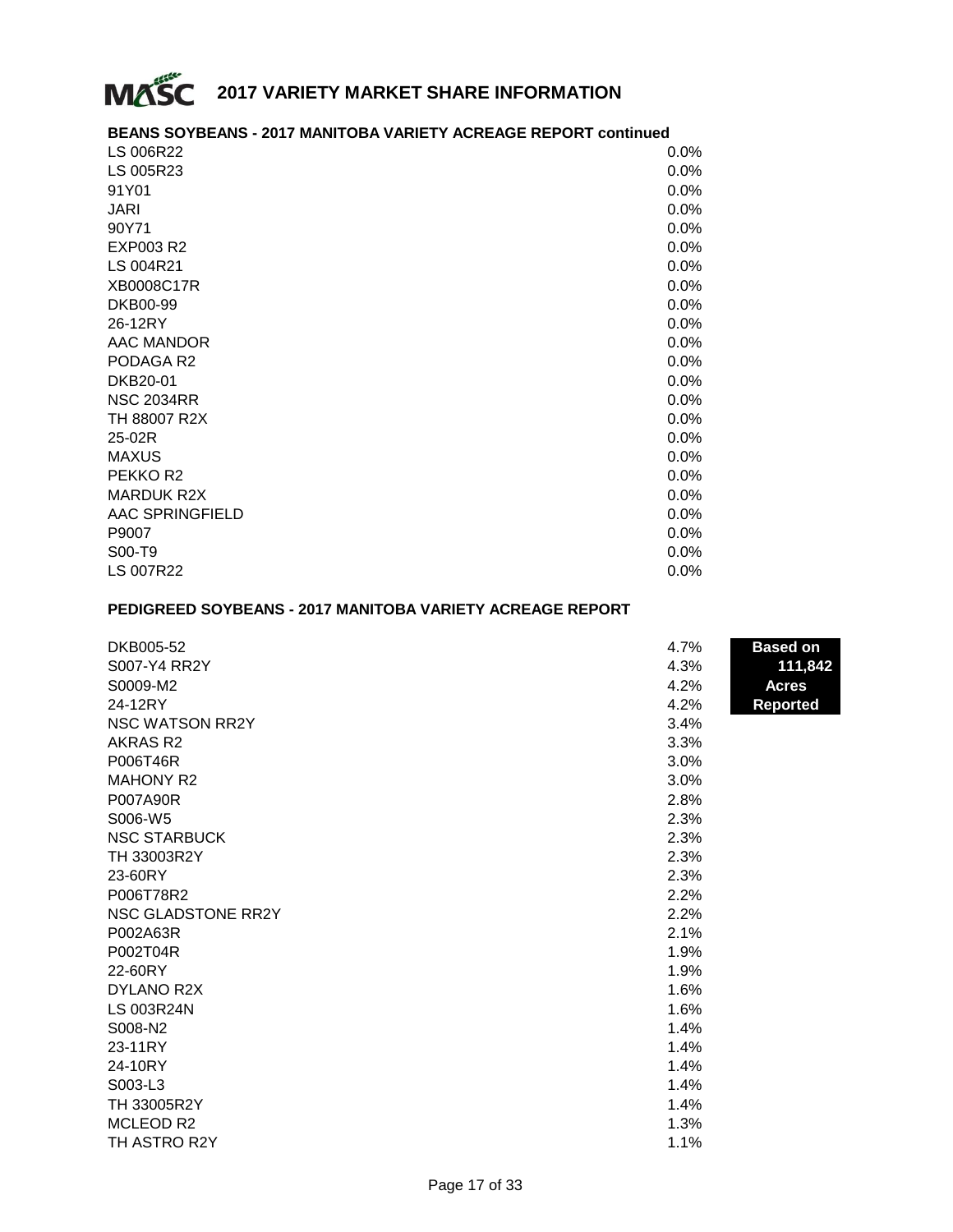

|                           | PEDIGREED SOYBEANS - 2017 MANITOBA VARIETY ACREAGE REPORT continued |
|---------------------------|---------------------------------------------------------------------|
| <b>NSC RICHER RR2Y</b>    | 1.1%                                                                |
| <b>NSC STARCITY RRX2</b>  | 1.1%                                                                |
| PV10S005RR2               | 1.1%                                                                |
| <b>NOTUS R2</b>           | 1.1%                                                                |
| <b>BARKER R2X</b>         | 1.0%                                                                |
| PRO 2525R2                | 1.0%                                                                |
| TH 37004 R2Y              | 1.0%                                                                |
| TH 32004R2Y               | 1.0%                                                                |
| <b>NSC ARNAUD RR2Y</b>    | 0.9%                                                                |
| S001-B1                   | 0.9%                                                                |
| <b>NSC JORDAN RR2Y</b>    | 0.9%                                                                |
| <b>LS MISTRAL</b>         | 0.8%                                                                |
| PS 0074 R2                | 0.8%                                                                |
| <b>TORRO R2</b>           | 0.8%                                                                |
| <b>GRAY R2</b>            | 0.8%                                                                |
| <b>NSC LEROY RR2Y</b>     | 0.8%                                                                |
| <b>DUGALDO R2X</b>        | 0.8%                                                                |
| NO VAR                    | 0.8%                                                                |
| <b>LS ECLIPSE</b>         | 0.8%                                                                |
| P005A27X                  | 0.7%                                                                |
| TH 87003R2X               | 0.7%                                                                |
| 25-10RY                   | 0.7%                                                                |
| <b>LS 002R24N</b>         | 0.7%                                                                |
| DKB008-81                 | 0.6%                                                                |
| DKB006-29                 | 0.6%                                                                |
| KOSMO R2                  | 0.6%                                                                |
| FOOTE R2                  | 0.6%                                                                |
| B003-29                   | 0.6%                                                                |
| <b>LS SOLAIRE</b>         | 0.5%                                                                |
| DARIO R2X                 | 0.5%                                                                |
| LONO <sub>R2</sub>        | 0.5%                                                                |
| P0007A43R                 | 0.5%                                                                |
| P002A19X                  | 0.5%                                                                |
| SOO6-W5                   | 0.5%                                                                |
| PS 0035 NR2               | 0.5%                                                                |
| TH 88008 R2X              | 0.5%                                                                |
| TH 34006R2Y               | 0.5%                                                                |
| DOMINGO R2X               | 0.5%                                                                |
| <b>BARRON R2X</b>         | 0.4%                                                                |
| <b>NSC RIVERSIDE RR2X</b> | 0.4%                                                                |
| GS 00154                  | 0.4%                                                                |
| P005T13R                  | 0.4%                                                                |
| <b>MAXUS</b>              | 0.4%                                                                |
| TH 88007 R2X              | 0.3%                                                                |
| <b>NSC AUSTIN RR2Y</b>    | 0.3%                                                                |
| LS NORTHWESTER            | 0.3%                                                                |
| LS 005R21                 | 0.3%                                                                |
| XB0006A17X                | 0.3%                                                                |
| <b>NSC RESTON RR2Y</b>    | 0.3%                                                                |
| <b>BISHOP R2</b>          | 0.2%                                                                |
| P000A87R                  | 0.2%                                                                |
| P008T22R2                 | 0.2%                                                                |
| 0066 XR                   | 0.2%                                                                |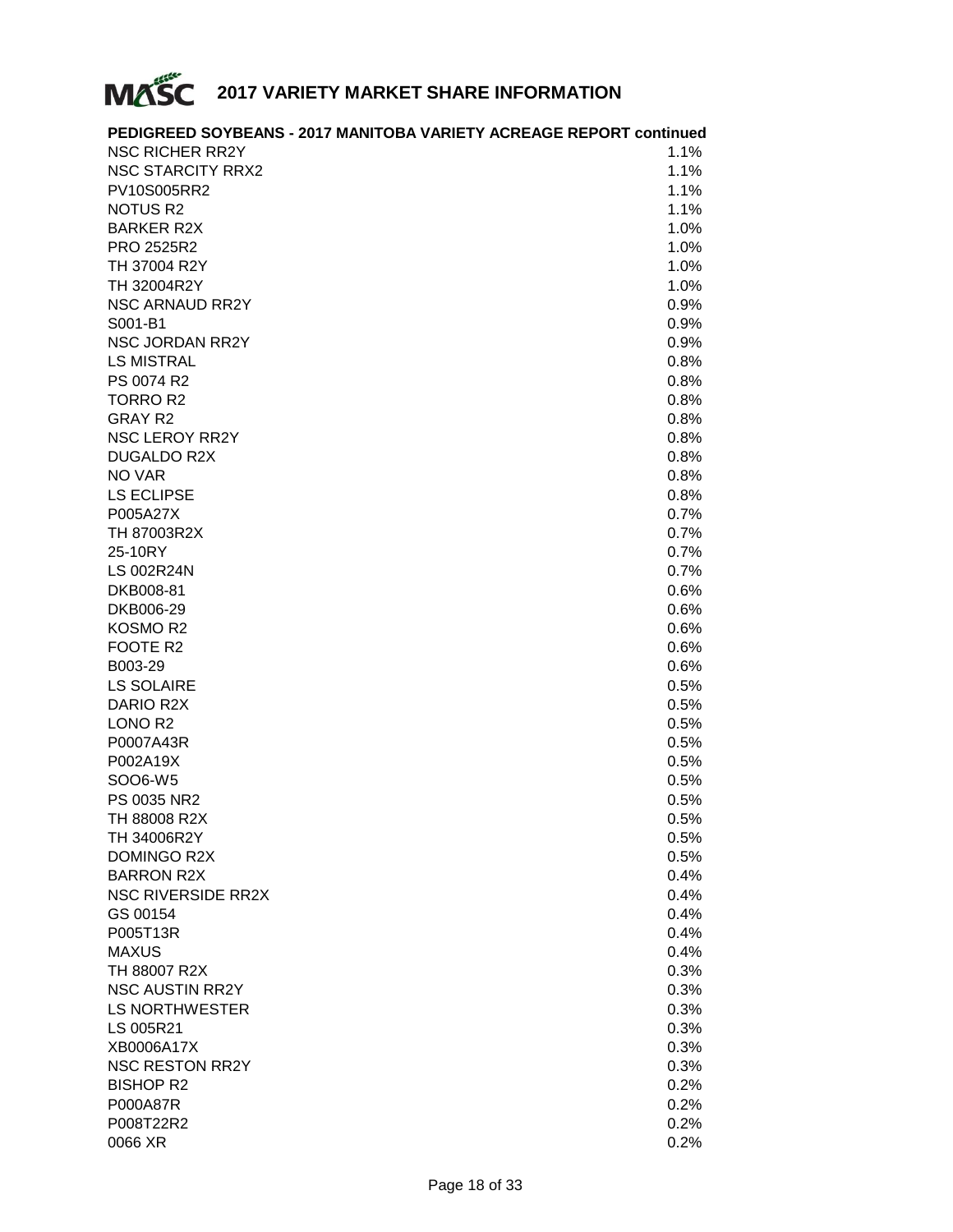

# **PEDIGREED SOYBEANS - 2017 MANITOBA VARIETY ACREAGE REPORT continued**

| NSC GREENRIDGE RR2Y     | 0.2% |
|-------------------------|------|
| LS 004XT                | 0.2% |
| <b>CURRIE R2</b>        | 0.1% |
| TH 87000 R2X            | 0.1% |
| PS 00095 R2             | 0.1% |
| EXP114 RR2X             | 0.1% |
| <b>OPUS</b>             | 0.1% |
| TH 36007R2Y             | 0.1% |
| <b>MARDUK R2X</b>       | 0.1% |
| PS 0055 R2              | 0.1% |
| LS TRI9R2Y              | 0.1% |
| <b>OAC PRUDENCE</b>     | 0.1% |
| AAC EDWARD              | 0.1% |
| <b>LS 006XT</b>         | 0.1% |
| DS0067Z1                | 0.1% |
| <b>PS0044 XRN</b>       | 0.0% |
| <b>TH 3303R2Y</b>       | 0.0% |
| TH 88005 R2X            | 0.0% |
| <b>NSC BELMONT RR2X</b> | 0.0% |
| AAC HALLI               | 0.0% |

#### **PEAS FIELD - 2017 MANITOBA VARIETY ACREAGE REPORT**

| <b>CDC MEADOW</b>     | 32.7% | <b>Based on</b> |
|-----------------------|-------|-----------------|
| <b>CDC AMARILLO</b>   | 26.3% | 63,646          |
| AGASSIZ               | 9.4%  | Acres           |
| ABARTH                | 7.1%  | <b>Reported</b> |
| 4010 (MAGDA)          | 3.7%  |                 |
| AAC CARVER            | 3.6%  |                 |
| <b>CDC SAFFRON</b>    | 3.1%  |                 |
| AAC LACOMBE           | 2.1%  |                 |
| <b>LIVIOLETTA</b>     | 2.0%  |                 |
| <b>CDC GREENWATER</b> | 1.7%  |                 |
| NO VAR                | 1.4%  |                 |
| <b>CDC RAEZER</b>     | 1.3%  |                 |
| <b>AAC ARDILL</b>     | 1.2%  |                 |
| <b>CDC STRIKER</b>    | 1.2%  |                 |
| <b>COOPER</b>         | 1.0%  |                 |
| <b>CDC INCA</b>       | 0.5%  |                 |
| <b>DS-ADMIRAL</b>     | 0.4%  |                 |
| <b>CDC GOLDEN</b>     | 0.4%  |                 |
| <b>GRANGER</b>        | 0.3%  |                 |
| NO VAR (MARROWFAT)    | 0.2%  |                 |
| <b>ESPACE</b>         | 0.2%  |                 |
| YELLOWHEAD            | 0.1%  |                 |
| <b>TUDOR</b>          | 0.1%  |                 |
| <b>CDC SPECTRUM</b>   | 0.1%  |                 |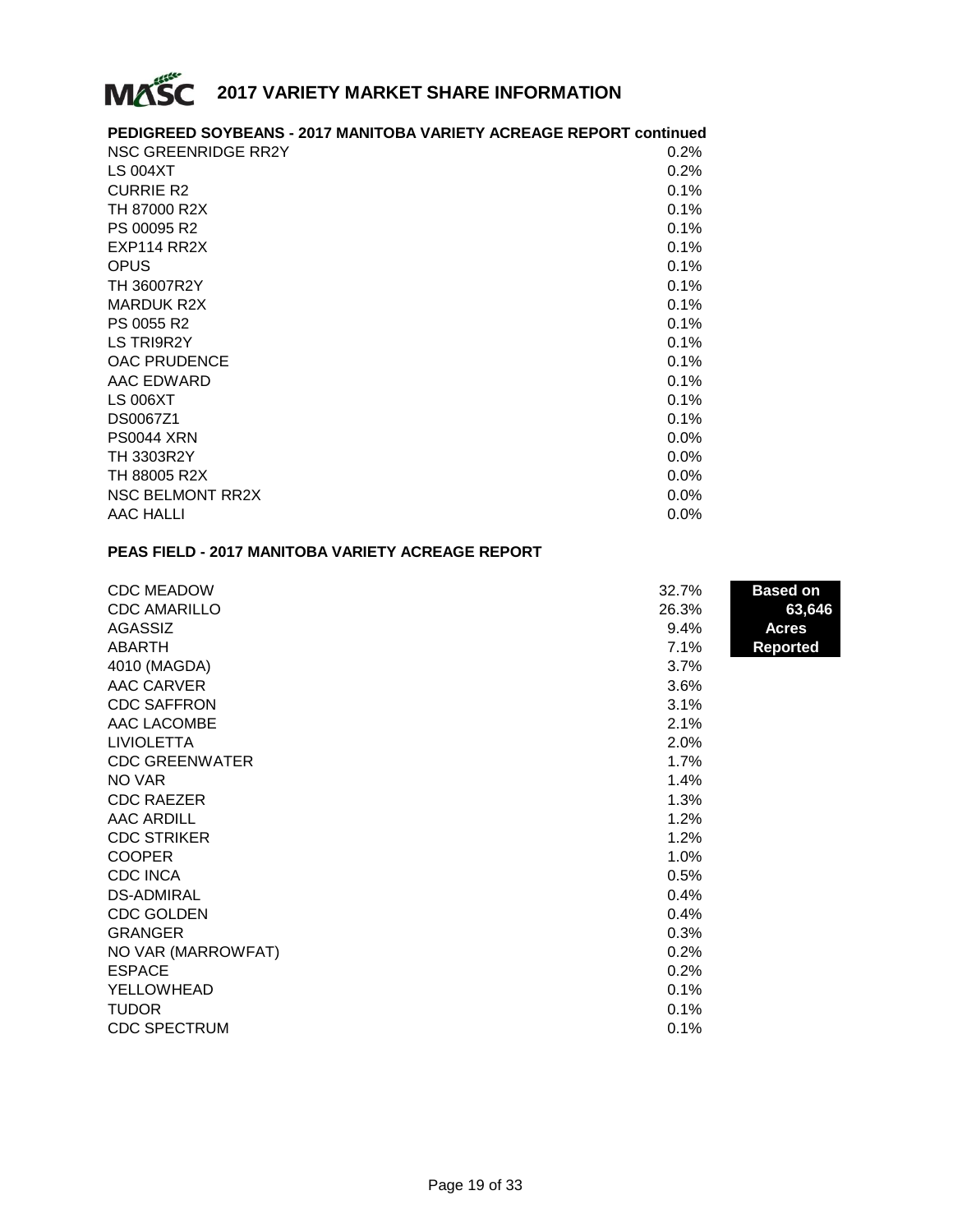

### **PEDIGREED FIELD PEAS - 2017 MANITOBA VARIETY ACREAGE REPORT**

| <b>CDC AMARILLO</b> | 46.1% | <b>Based on</b> |
|---------------------|-------|-----------------|
| AAC CARVER          | 20.7% | 3,401           |
| <b>CDC MEADOW</b>   | 18.1% | <b>Acres</b>    |
| AGASSIZ             | 6.2%  | Reported        |
| AAC LACOMBE         | 4.6%  |                 |
| 4010 (MAGDA)        | 2.4%  |                 |
| <b>CDC SPECTRUM</b> | 1.9%  |                 |
| <b>CDC JASPER</b>   | 0.1%  |                 |

#### **BEANS WHITE PEA - 2017 MANITOBA VARIETY ACREAGE REPORT**

| T9905                | 68.1% | <b>Based on</b> |
|----------------------|-------|-----------------|
| <b>ENVOY</b>         | 13.7% | 27,231          |
| <b>INDI</b>          | 13.4% | <b>Acres</b>    |
| T9903                | 2.9%  | Reported        |
| NO VAR (WHITE BEANS) | 1.4%  |                 |
| CARGO                | 0.4%  |                 |
| <b>BOLT</b>          | 0.1%  |                 |

## **BEANS PINTO - 2017 MANITOBA VARIETY ACREAGE REPORT**

| <b>WINDBREAKER</b>    | 75.9% | <b>Based on</b> |
|-----------------------|-------|-----------------|
| <b>MONTERREY</b>      | 8.7%  | 52,048          |
| SV6533GR              | 7.6%  | <b>Acres</b>    |
| <b>VIBRANT</b>        | 2.0%  | <b>Reported</b> |
| AC PINTOBA            | 1.4%  |                 |
| <b>WHITE MOUNTAIN</b> | 1.2%  |                 |
| LARIAT                | 1.1%  |                 |
| CDC WM-2              | 0.8%  |                 |
| NO VAR                | 0.5%  |                 |
| AC OLE                | 0.4%  |                 |
| <b>MAVERICK</b>       | 0.3%  |                 |
| <b>WINCHESTER</b>     | 0.2%  |                 |

#### **BEANS BLACK - 2017 MANITOBA VARIETY ACREAGE REPORT**

| <b>ECLIPSE</b>        | 84.7% | <b>Based on</b> |
|-----------------------|-------|-----------------|
| <b>CDC SUPERJET</b>   | 9.7%  | 22.409          |
| AC BLACK DIAMOND      | 2.9%  | <b>Acres</b>    |
| <b>CDC BLACKSTRAP</b> | 2.0%  | Reported        |
| <b>ZENITH</b>         | 0.4%  |                 |
| AC HARBLACK           | 0.3%  |                 |

#### **BEANS KIDNEY - 2017 MANITOBA VARIETY ACREAGE REPORT**

| RED HAWK                  | 44.1% | <b>Based on</b> |
|---------------------------|-------|-----------------|
| <b>PINK PANTHER</b>       | 41.4% | 8,136           |
| <b>MONTCALM</b>           | 10.9% | <b>Acres</b>    |
| NO VAR (RED KIDNEY BEANS) | 2.2%  | Reported        |
| <b>CLOUSEAU</b>           | 1.0%  |                 |
| OAC REDSTAR               | 0.4%  |                 |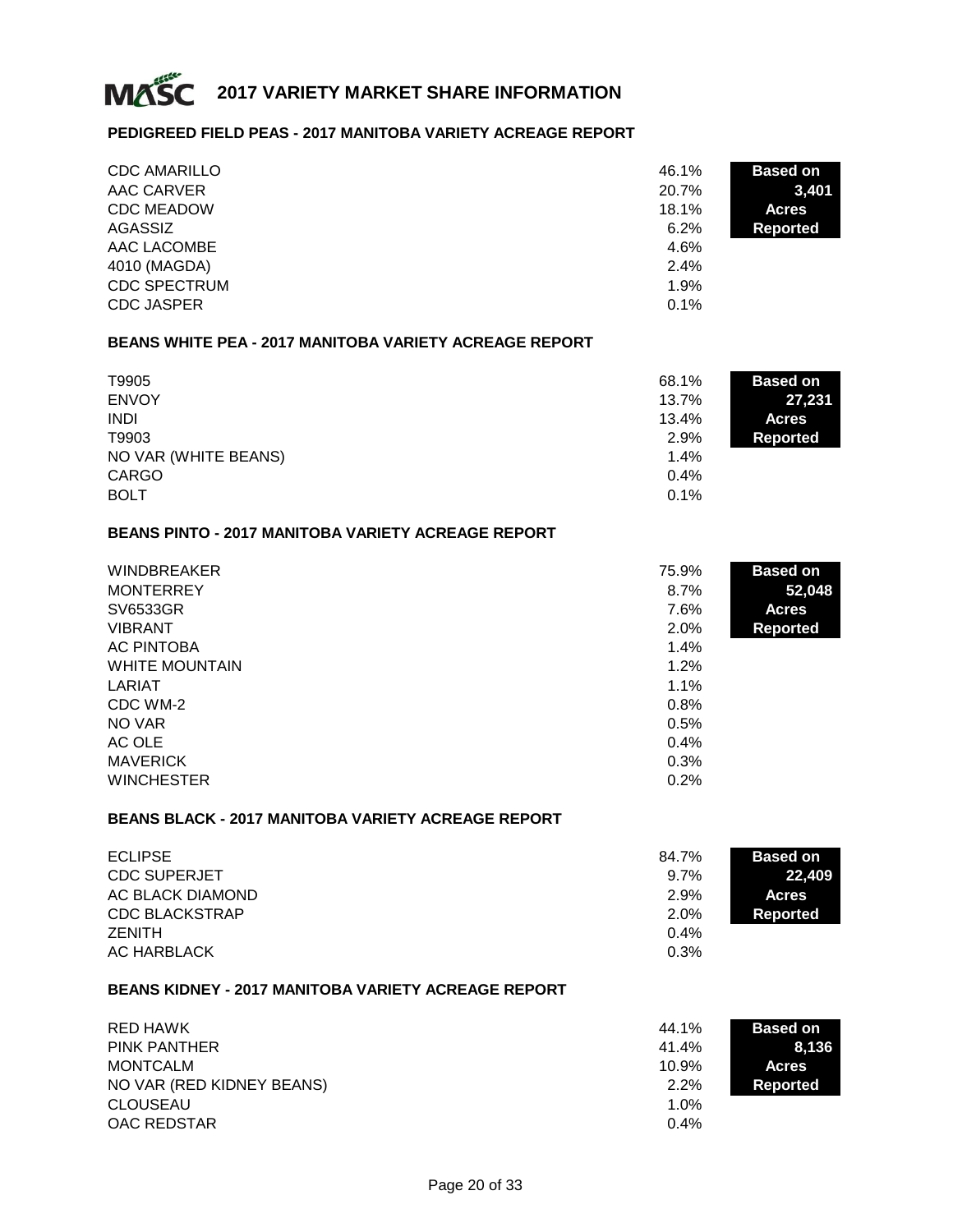

#### **BEANS CRANBERRY - 2017 MANITOBA VARIETY ACREAGE REPORT**

| <b>CHIANTI</b>           | 52.8% | <b>Based on</b> |
|--------------------------|-------|-----------------|
| <b>CRIMSON</b>           | 26.0% | 7.249           |
| ETNA                     | 16.4% | <b>Acres</b>    |
| <b>BELLAGIO</b>          | 4.2%  | Reported        |
| NO VAR (CRANBERRY BEANS) | 0.6%  |                 |

#### **BEANS OTHER DRY EDIBLE - 2017 MANITOBA VARIETY ACREAGE REPORT**

| <b>BERYL</b>            | 28.0% | <b>Based on</b> |
|-------------------------|-------|-----------------|
| PINK FLOYD              | 20.9% | 5,690           |
| NO VAR (GREAT NORTHERN) | 12.0% | <b>Acres</b>    |
| <b>FUJI</b>             | 8.6%  | Reported        |
| 99131                   | 5.5%  |                 |
| GN ARIES GN-5106        | 5.1%  |                 |
| NO VAR (YELLOW)         | 4.3%  |                 |
| CDC SOL                 | 4.2%  |                 |
| <b>HIME</b>             | 3.5%  |                 |
| <b>COYNE</b>            | 2.8%  |                 |
| <b>ROSETTA</b>          | 2.0%  |                 |
| SVS 0863                | 1.8%  |                 |
| NO VAR (COLOURED BEANS) | 1.4%  |                 |

#### **BEANS FABABEANS - 2017 MANITOBA VARIETY ACREAGE REPORT**

| <b>TABASCO</b>      | 37.1% | <b>Based on</b> |
|---------------------|-------|-----------------|
| <b>SNOWBIRD</b>     | 31.5% | 8.379           |
| <b>TABOAR</b>       | 19.9% | <b>Acres</b>    |
| <b>CDC SNOWDROP</b> | 7.5%  | Reported        |
| NO VAR              | 4.1%  |                 |

#### **LENTILS - 2017 MANITOBA VARIETY ACREAGE REPORT**

| <b>CDC MAXIM</b>      | 67.0% | <b>Based on</b> |
|-----------------------|-------|-----------------|
| <b>CDC IMVINCIBLE</b> | 19.3% | 2,681           |
| <b>CDC DAZIL</b>      | 6.0%  | <b>Acres</b>    |
| NO VAR (LENTILS)      | 5.6%  | Reported        |
| <b>GREEN</b>          | 1.5%  |                 |
| RED (NO VAR)          | 0.6%  |                 |
| <b>CDC GREENSTAR</b>  | 0.2%  |                 |

#### **POTATOES - IRRIGATED PROCESSING - 2017 MANITOBA VARIETY ACREAGE REPORT**

| <b>RUSSET BURBANK (GEMS)</b> | 73.8%   | <b>Based on</b> |
|------------------------------|---------|-----------------|
| UMATILLA RUSSET              | 10.3%   | 42.890          |
| RANGER RUSSET (AMISK)        | 10.2%   | <b>Acres</b>    |
| <b>INNOVATOR</b>             | 4.2%    | Reported        |
| DAKOTA PEARL                 | $0.6\%$ |                 |
| AC VIGOR                     | 0.4%    |                 |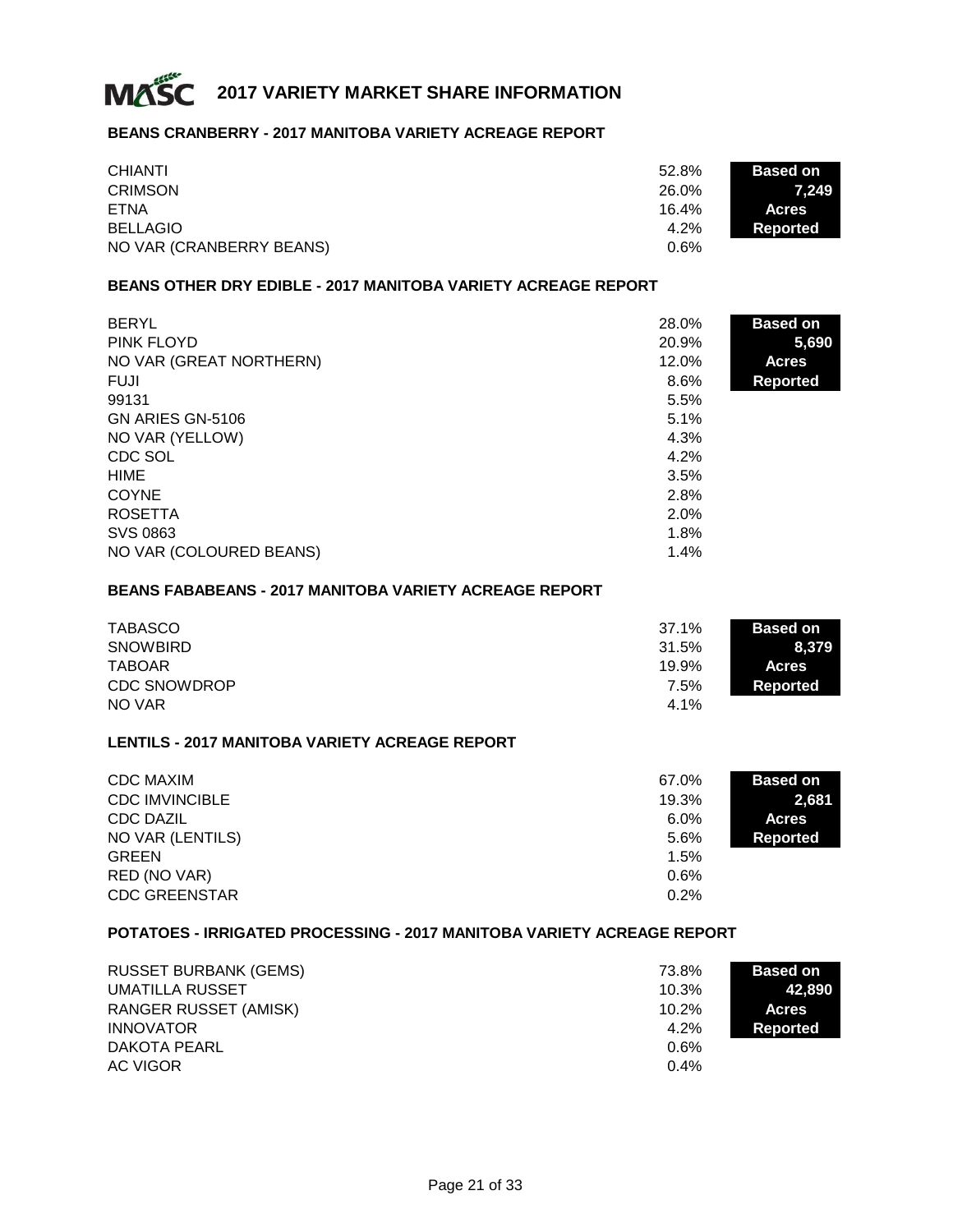

# **POTATOES - IRRIGATED PROCESSING - 2017 MANITOBA VARIETY ACREAGE REPORT continued** DAKOTA RUSSET 80.3% LADY CLAIRE  $0.1\%$ IVORY CRISP  $0.1\%$

# **POTATOES - DRY PROCESSING - 2017 MANITOBA VARIETY ACREAGE REPORT**

| <b>IVORY CRISP</b>           | 32.0% | <b>Based on</b> |
|------------------------------|-------|-----------------|
| <b>RUSSET BURBANK (GEMS)</b> | 16.8% | 1,177           |
| <b>RANGER RUSSET (AMISK)</b> | 14.7% | <b>Acres</b>    |
| DAKOTA PEARL                 | 12.7% | <b>Reported</b> |
| <b>UMATILLA RUSSET</b>       | 7.6%  |                 |
| <b>INNOVATOR</b>             | 5.9%  |                 |
| LADY CLAIRE                  | 4.0%  |                 |
| <b>BONUS</b>                 | 3.5%  |                 |
| AC VIGOR                     | 2.0%  |                 |
| <b>SHEPODY</b>               | 0.7%  |                 |
| <b>ATLANTIC</b>              | 0.2%  |                 |

#### **TABLE POTATOES - 2017 MANITOBA VARIETY ACREAGE REPORT**

| 6,978<br><b>Acres</b><br><b>Reported</b> |
|------------------------------------------|
|                                          |
|                                          |
|                                          |
|                                          |
|                                          |
|                                          |
|                                          |
|                                          |
|                                          |
|                                          |
|                                          |
|                                          |
|                                          |
|                                          |
|                                          |
|                                          |
|                                          |
|                                          |
|                                          |
|                                          |
|                                          |
|                                          |
|                                          |
|                                          |
|                                          |
|                                          |
|                                          |
|                                          |
|                                          |
|                                          |
|                                          |
|                                          |
|                                          |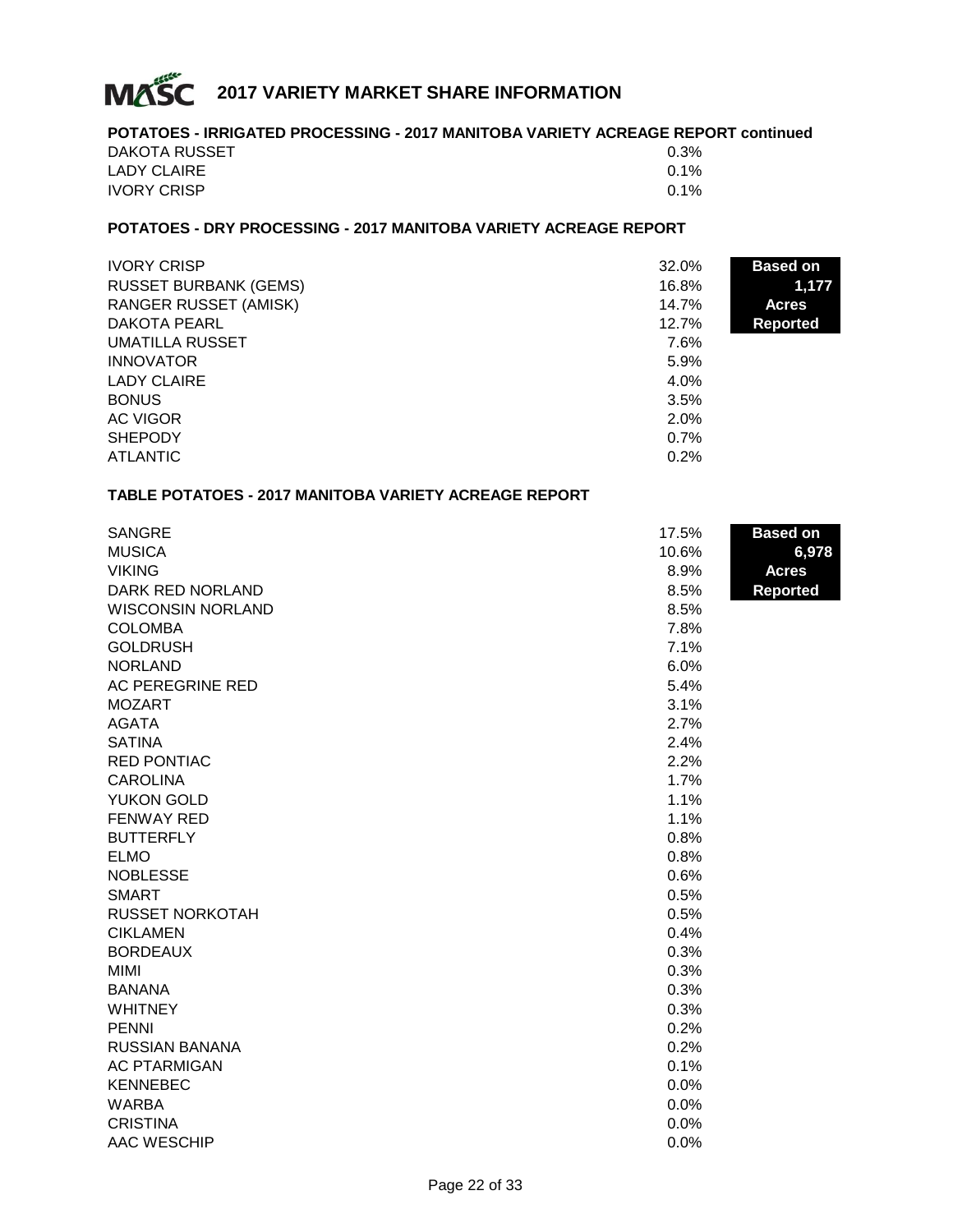

# **CORN GRAIN - 2017 MANITOBA VARIETY ACREAGE REPORT**

| P7632AM                | 17.5% | <b>Based on</b> |
|------------------------|-------|-----------------|
| P7958AM                | 13.8% | 395,526         |
| P7211HR                | 8.9%  | <b>Acres</b>    |
| P7332R                 | 8.4%  | <b>Reported</b> |
| <b>DKC33-78 RIB</b>    | 6.6%  |                 |
| <b>P7527AM</b>         | 5.2%  |                 |
| P7202AM                | 4.2%  |                 |
| TH 7578 VT2P RIB       | 4.0%  |                 |
| DKC27-55RIB            | 2.8%  |                 |
| 39V09AM                | 2.7%  |                 |
| <b>P7410HR</b>         | 2.2%  |                 |
| DKC26-28RIB            | 2.0%  |                 |
| 39V05                  | 1.8%  |                 |
| DKC23-17RIB            | 1.8%  |                 |
| P7005AM                | 1.6%  |                 |
| A4199G2                | 1.5%  |                 |
| A4939G2 RIB            | 1.1%  |                 |
| TH 7677 VT2P RIB       | 0.9%  |                 |
| P7632HR                | 0.9%  |                 |
| <b>DKC30-07</b>        | 0.9%  |                 |
| P8387AM                | 0.8%  |                 |
| MZ 1633DBR             | 0.6%  |                 |
| LR9573VT2PRIB          | 0.6%  |                 |
| 39D95                  | 0.5%  |                 |
| DKC32-12RIB            | 0.5%  |                 |
| TH 7673                | 0.5%  |                 |
| P8542AM                | 0.5%  |                 |
| DKC30-19RIB            | 0.4%  |                 |
| DKC30-07RIB            | 0.4%  |                 |
| <b>MZ 1340DBR</b>      | 0.4%  |                 |
| TH 7574 VT2P RIB       | 0.4%  |                 |
| A4631G2 RIB            | 0.4%  |                 |
| LR 9676VT2PRIB         | 0.3%  |                 |
| <b>DKC27-54</b>        | 0.3%  |                 |
| 4085                   | 0.2%  |                 |
| TH 7681 VT2P           | 0.2%  |                 |
| <b>P8210HR</b>         | 0.2%  |                 |
| <b>PS 2210VT2P RIB</b> | 0.2%  |                 |
| 4093                   | 0.2%  |                 |
| <b>TH 4578 RR</b>      | 0.2%  |                 |
| 2155                   | 0.2%  |                 |
| P7213R                 | 0.2%  |                 |
| 39B90                  | 0.1%  |                 |
| N08N-GT                | 0.1%  |                 |
| LR 9473 RR             | 0.1%  |                 |
| A4415G2 RIB            | 0.1%  |                 |
| DKC23-21 RR2           | 0.1%  |                 |
| P8210                  | 0.1%  |                 |
| <b>P7535HR</b>         | 0.1%  |                 |
| DKC35-88RIB            | 0.1%  |                 |
| TH 20131               | 0.1%  |                 |
| N07H                   | 0.1%  |                 |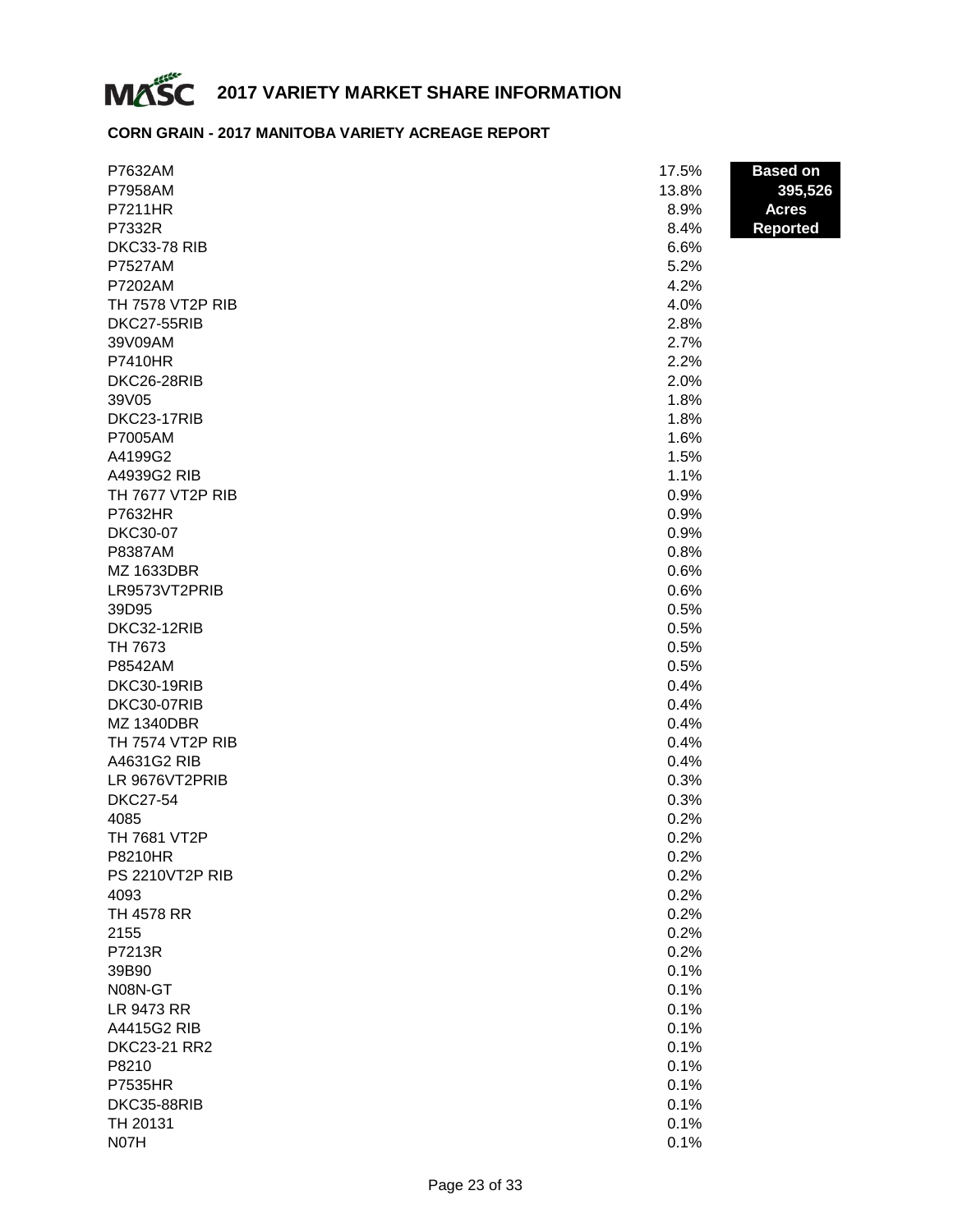

# **CORN GRAIN - 2017 MANITOBA VARIETY ACREAGE REPORT continued**

| PS 2263VT2P RIB       | 0.1% |
|-----------------------|------|
| A4022                 | 0.1% |
| <b>PV60075 RIB RR</b> | 0.1% |
| 39D97                 | 0.1% |
| HZ 1885               | 0.1% |
| P8622HR               | 0.1% |
| A5095G2 RIB           | 0.1% |
| 3093                  | 0.1% |
| P8581R                | 0.1% |
| <b>HZ 760GT</b>       | 0.1% |
| P8673XR               | 0.1% |
| <b>DL 777</b>         | 0.1% |
| A4632G3               | 0.1% |
| P7443R                | 0.1% |
| A4705HMRR             |      |
|                       | 0.1% |
| <b>DL 1111</b>        | 0.1% |
| HZ 1550               | 0.1% |
| 9474                  | 0.1% |
| <b>DL 800</b>         | 0.1% |
| <b>TH 4377RR</b>      | 0.0% |
| 27-10RY               | 0.0% |
| E47A17R               | 0.0% |
| E47A12 R              | 0.0% |
| <b>DL 928</b>         | 0.0% |
| 2219RR                | 0.0% |
| <b>DKC26-75</b>       | 0.0% |
| <b>LR 9376RR</b>      | 0.0% |
| <b>DL1197</b>         | 0.0% |
| A4099RR               | 0.0% |
| DKC55-05RIB           | 0.0% |
| <b>P7958YHR</b>       | 0.0% |
| <b>MZ 1624DBR</b>     | 0.0% |
| E48A27R               | 0.0% |
| MZ1266                | 0.0% |
| <b>TMF8106RA</b>      | 0.0% |
| DKC34-57RIB           | 0.0% |
| 4164                  | 0.0% |
| 39P78                 | 0.0% |
|                       |      |
| <b>DS80A27</b>        | 0.0% |
| P3979                 | 0.0% |
| <b>HL 3085</b>        | 0.0% |
| P7535R                | 0.0% |
| N04F-3110             | 0.0% |
| E46J77 R              | 0.0% |
| P8210R                | 0.0% |
| <b>LF 728R</b>        | 0.0% |
| <b>TH 2146 RR</b>     | 0.0% |
| 8201RA                | 0.0% |
| NO VAR                | 0.0% |
| <b>DAXXAR</b>         | 0.0% |
| DKC30-23              | 0.0% |
| A4414RR               | 0.0% |
| 4078                  | 0.0% |
|                       |      |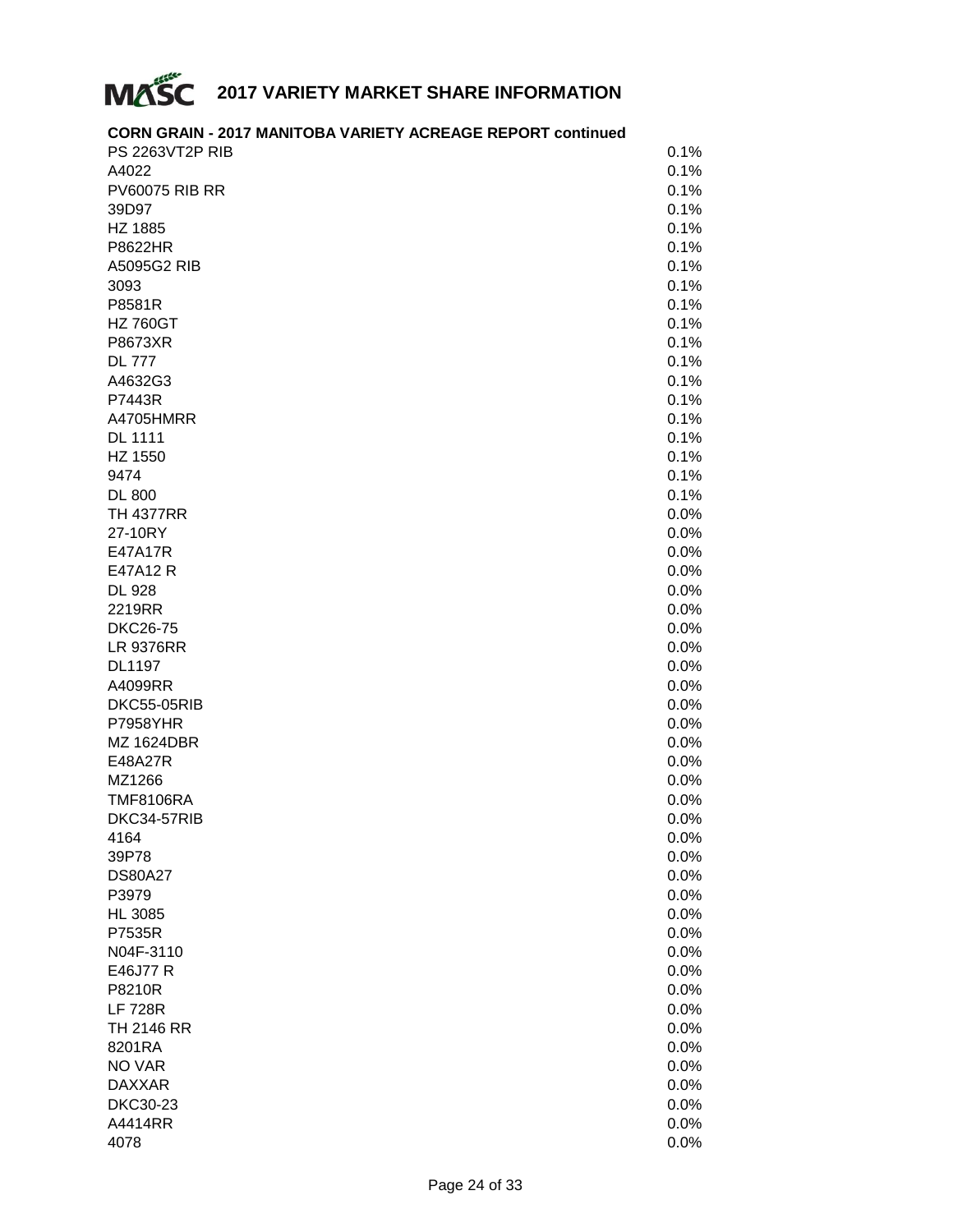

# **CORN GRAIN - 2017 MANITOBA VARIETY ACREAGE REPORT continued**

| E50P52 R         | 0.0% |
|------------------|------|
| <b>PS 2501RR</b> | 0.0% |
| P3969            | 0.0% |
| <b>PS 2320RR</b> | 0.0% |
| TH 2477          | 0.0% |
| <b>HL R219</b>   | 0.0% |
| P9188AM          | 0.0% |
| AS1047RR EDF     | 0.0% |
|                  |      |

#### **CORN SILAGE - 2017 MANITOBA VARIETY ACREAGE REPORT**

| 39B90                  | 10.4% | <b>Based on</b> |
|------------------------|-------|-----------------|
| P7958AM                | 8.1%  | 87,928          |
| P7202AM                | 5.4%  | <b>Acres</b>    |
| <b>TMF8106RA</b>       | 3.9%  | <b>Reported</b> |
| 39D95                  | 3.7%  |                 |
| <b>DKC30-07</b>        | 3.1%  |                 |
| P8581R                 | 3.0%  |                 |
| A4705HMRR              | 2.6%  |                 |
| <b>TH 4126 RR</b>      | 2.6%  |                 |
| P7632AM                | 2.6%  |                 |
| <b>P8210HR</b>         | 2.5%  |                 |
| NO VAR                 | 2.2%  |                 |
| 39V05                  | 2.0%  |                 |
| P7332R                 | 1.9%  |                 |
| P7005AM                | 1.7%  |                 |
| AS1047RR EDF           | 1.7%  |                 |
| P7211HR                | 1.6%  |                 |
| P8542AM                | 1.6%  |                 |
| 4085                   | 1.5%  |                 |
| <b>PS 2320RR</b>       | 1.5%  |                 |
| <b>TMF91Q25</b>        | 1.4%  |                 |
| DKC38-03RIB            | 1.4%  |                 |
| P9188AM                | 1.3%  |                 |
| <b>PS 2501RR</b>       | 1.3%  |                 |
| <b>TH 4377RR</b>       | 1.1%  |                 |
| TMF86H77RA             | 1.1%  |                 |
| HL SR35                | 1.1%  |                 |
| A4177G3                | 1.1%  |                 |
| DKC26-28RIB            | 1.1%  |                 |
| <b>DKC27-55</b>        | 1.1%  |                 |
| TH 2146 RR             | 1.0%  |                 |
| TH 7578 VT2P RIB       | 1.0%  |                 |
| <b>VENZAR</b>          | 0.9%  |                 |
| <b>DKC27-54</b>        | 0.9%  |                 |
| 39V09AM                | 0.9%  |                 |
| A4415G2 RIB            | 0.9%  |                 |
| <b>PS 2263VT2P RIB</b> | 0.7%  |                 |
| <b>P7410HR</b>         | 0.7%  |                 |
| <b>P7527AM</b>         | 0.6%  |                 |
| P8387AM                | 0.6%  |                 |
| <b>DKC35-54</b>        | 0.6%  |                 |
| 3990                   | 0.5%  |                 |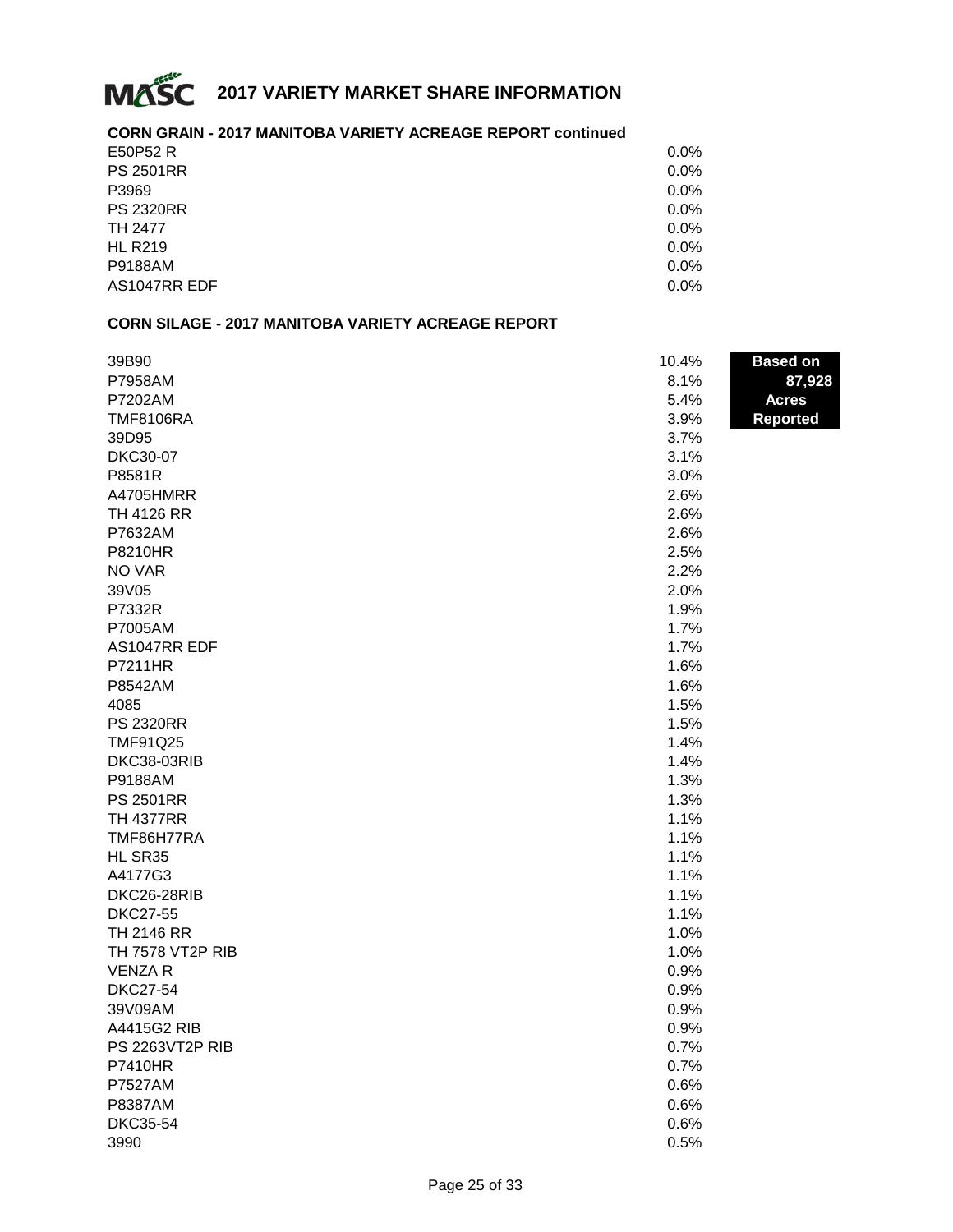

#### **CORN SILAGE - 2017 MANITOBA VARIETY ACREAGE REPORT continued**  $P8906R$  . 0.5%  $HL 3085$  . 0.5% PS 2210VT2P RIB # 0.5%  $9474$  0.4% TH 7681 VT2P # 0.4%  $PS\,2332$   $0.4\%$ LF 728R  $0.4\%$  $P7632HR$  . 0.4% **P7213R**  $0.4\%$  $DK34-57RIB$   $0.4\%$  $DS80A27$  0.4%  $HL$  R219  $0.4\%$ MZ 1633DBR # 0.4% A4199G2 RIB # 0.3% PS EXLEAFY RR # 0.3% LR 9376RR # 0.3% DKC23-17RIB # 0.3%  $PS2304$  0.3%  $HL 8105$   $0.3\%$  $\,$  HZ 730GT  $\,$  0.2%  $\,$  $39B93$   $0.2\%$  $\,$ A4939G2 $\,$  0.2%  $\,$ 16-06 RR  $\,$  0.2%  $\,$ BAXXOS RR # 0.2% DKC33-78 RIB # 0.2%  $3175$  0.2% 4093 # 0.2%  $\,$  A4022  $\,$  0.2%  $\,$  0.2%  $\,$  0.2%  $\,$  0.2%  $\,$  0.2%  $\,$  0.2%  $\,$  0.2%  $\,$  0.2%  $\,$  0.2%  $\,$  0.2%  $\,$  0.2%  $\,$  0.2%  $\,$  0.2%  $\,$  0.2%  $\,$  0.2%  $\,$  0.2%  $\,$  0.2%  $\,$  0.2%  $\,$  0.2%  $\,$  0.2%  $\,$  0.2%  $39B64$  . 0.2%  $HL$  SR06  $0.2\%$  $P8622HR$  0.2% DKC30-20 # 0.2% A4176BTRR # 0.2%  $DKC32-12RIB$   $0.2\%$  $P3995$   $0.2\%$ HZ 675  $\sim$  0.2% AG 112  $0.2\%$  $\rm DL$  1197  $\rm 0.2\%$  $\,$  A4950RR  $\,$  0.1%  $\,$ BMR97B37RA # 0.1%  $DKC37-93RIB$   $0.1\%$  $39B42$  0.1%  $39B94$  . Only the contract of the contract of the contract of the contract of the contract of the contract of the contract of the contract of the contract of the contract of the contract of the contract of the contract o  $DKC27-12$  . 0.1%  $HL$  S034  $0.1\%$  $DKC31-07$  0.1% FUSION RR # 0.1%  $DKC27-32$  . 0.1%  $E47A17R$  0.1% MZ 1625R  $\sim$  0.1%  $DKC38-55RIB$   $0.1\%$ PS2601RR # 0.1%  $39D97$  . Only a set of the contract of the contract of the contract of the contract of the contract of the contract of the contract of the contract of the contract of the contract of the contract of the contract of the c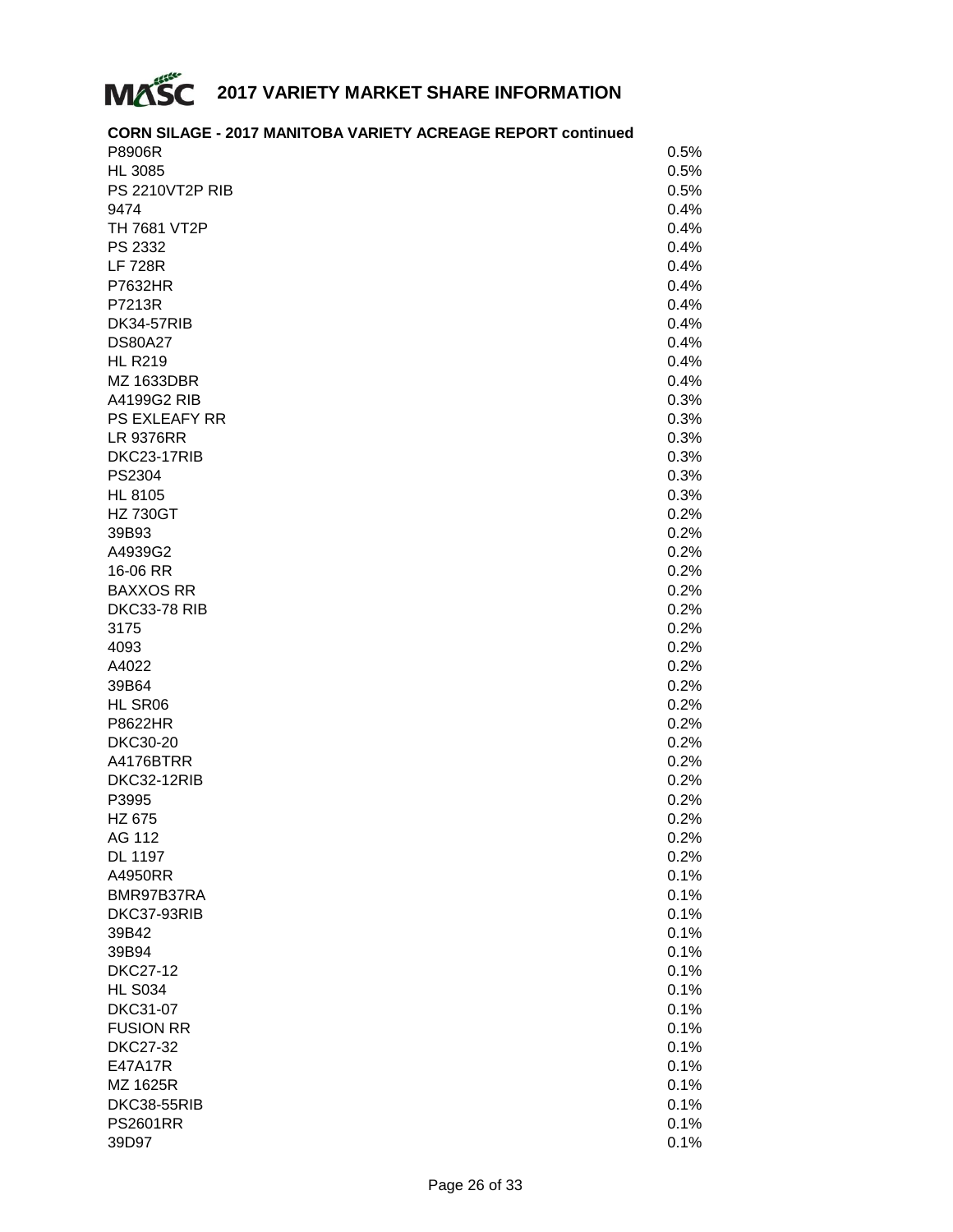

#### **CORN SILAGE - 2017 MANITOBA VARIETY ACREAGE REPORT continued**  $\,$  HZ 760GT  $\,$  0.1%  $\,$  $DK221$  .  $0.1\%$ **TH** 8781  $0.1\%$  $E44A02 R$  0.1% TH 7677 VT2P RIB # 0.1% LF 755BT/RR  $\qquad \qquad 0.1\%$  $P8673XR$  0.1%  $DURANGO$   $0.1\%$  $MC3220$  0.1% TH 3382  $0.1\%$  $39B96$  . Only the contract of the contract of the contract of the contract of the contract of the contract of the contract of the contract of the contract of the contract of the contract of the contract of the contract o 3905 # 0.1%  $3940$  0.1% 38N86 # 0.1%  $LR$  9579RR  $0.1\%$ P8185 # 0.1% PS 2262RR # 0.1% LR 9676VT2PRIB # 0.1% 2350 # 0.1%  $PS\,2346$   $0.1\%$  $HL 2190$  . 0.1% LF 730CBR  $\qquad \qquad 0.1\%$  $E$ 50P52 R  $0.1\%$ PS 2348VT2P # 0.1% PV60075 RIB RR # 0.1%  $HL 2120$  . 0.1%  $\,$  A4099RR  $\,$  0.1%  $\,$  $HL$  S011  $0.1\%$ 39D85 # 0.1% A5095G2 RIB # 0.1%  $\,$  HZ 1550  $\,$  0.1%  $\,$ TH 7574 VT2P RIB # 0.0%  $39\sqrt{07}$  . Only the contract of the contract of the contract of the contract of the contract of the contract of the contract of the contract of the contract of the contract of the contract of the contract of the contrac  $HL$  SR22  $0.0\%$ TUNDRA RR # 0.0%  $3093$   $0.0\%$  $\,$  A4741HM  $\,$  0.0%  $\,$ SILEX BTRR # 0.0%  $2219RR$  . 0.0% TH 3378  $\,$  0.0%  $\,$  $\mathsf{LF}~806\mathsf{R} \hspace{1.5cm} 0.0\%$  $DS80A2T$  . Only a set of the contract of the contract of the contract of the contract of the contract of the contract of the contract of the contract of the contract of the contract of the contract of the contract of the YUKON R $\qquad \qquad \qquad 0.0\%$  $2404$   $0.0\%$  $P7535HR$  0.0%

### **CORN OPEN POLLINATED SILAGE - 2017 MANITOBA VARIETY ACREAGE REPORT**

 $P3979$  0.0%

| <b>CATT WCF</b> | 80.2% | <b>Based on</b>          |
|-----------------|-------|--------------------------|
| NO VAR          | 14.4% | 666                      |
| BMR84           | 5.4%  | <b>Acres</b><br>Reported |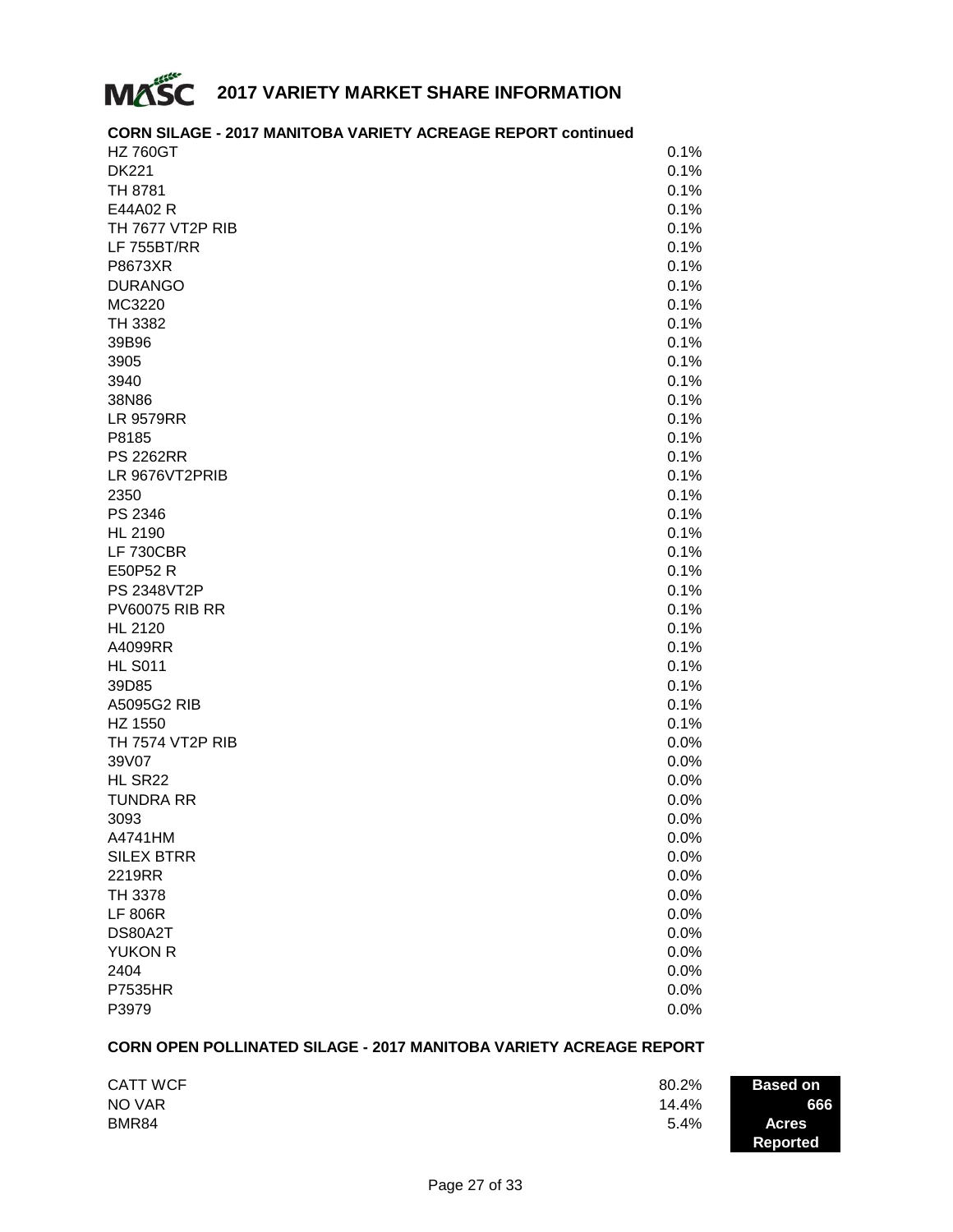

#### **MUSTARD - 2017 MANITOBA VARIETY ACREAGE REPORT**

| ANDANTE                 | 68.5%    | <b>Based on</b> |
|-------------------------|----------|-----------------|
| <b>CENTENNIAL BROWN</b> | $17.1\%$ | 1.495 '         |
| NO VAR (YELLOW)         | $12.1\%$ | <b>Acres</b>    |
| NO VAR (BROWN)          | 2.3%     | Reported        |

### **SUNFLOWERS (OIL) - 2017 MANITOBA VARIETY ACREAGE REPORT**

| P63ME70          | 34.0% | <b>Based on</b> |
|------------------|-------|-----------------|
| P63ME80          | 19.4% | 33,480          |
| <b>TALON</b>     | 16.0% | <b>Acres</b>    |
| P63M80           | 9.1%  | <b>Reported</b> |
| <b>MYCOGEN</b>   | 5.2%  |                 |
| <b>COBALT II</b> | 4.4%  |                 |
| 8N270CLDM        | 3.8%  |                 |
| N4HM354          | 2.4%  |                 |
| <b>SF270</b>     | 1.6%  |                 |
| <b>FALCON</b>    | 1.2%  |                 |
| 8N187            | 1.1%  |                 |
| 8N270            | 0.6%  |                 |
| NO VAR (SUNOLA)  | 0.6%  |                 |
| P63N82           | 0.3%  |                 |
| P63A70           | 0.3%  |                 |

# **SUNFLOWERS (NON-OIL) - 2017 MANITOBA VARIETY ACREAGE REPORT**

| 6946 DMR             | 77.5% | <b>Based on</b> |
|----------------------|-------|-----------------|
| 6946                 | 11.8% | 26,325          |
| <b>JAGUAR DMR</b>    | 4.4%  | <b>Acres</b>    |
| <b>PANTHER</b>       | 3.4%  | <b>Reported</b> |
| <b>JAGUAR</b>        | 1.9%  |                 |
| <b>CONFECTIONARY</b> | 0.5%  |                 |
| <b>PANTHER DMR</b>   | 0.5%  |                 |
| NO VAR               | 0.0%  |                 |

#### **BUCKWHEAT - 2017 MANITOBA VARIETY ACREAGE REPORT**

| <b>MANCAN</b>         | 33.5% | <b>Based on</b> |
|-----------------------|-------|-----------------|
| KOMA                  | 28.6% | 5,645           |
| <b>KOTO</b>           | 24.3% | <b>Acres</b>    |
| NO VAR                | 5.1%  | <b>Reported</b> |
| DF4                   | 3.5%  |                 |
| <b>AC MANISOBA</b>    | 2.6%  |                 |
| <b>AC SPRINGFIELD</b> | 1.0%  |                 |
| <b>HORIZON</b>        | 0.7%  |                 |
| <b>VOLUNTEER</b>      | 0.6%  |                 |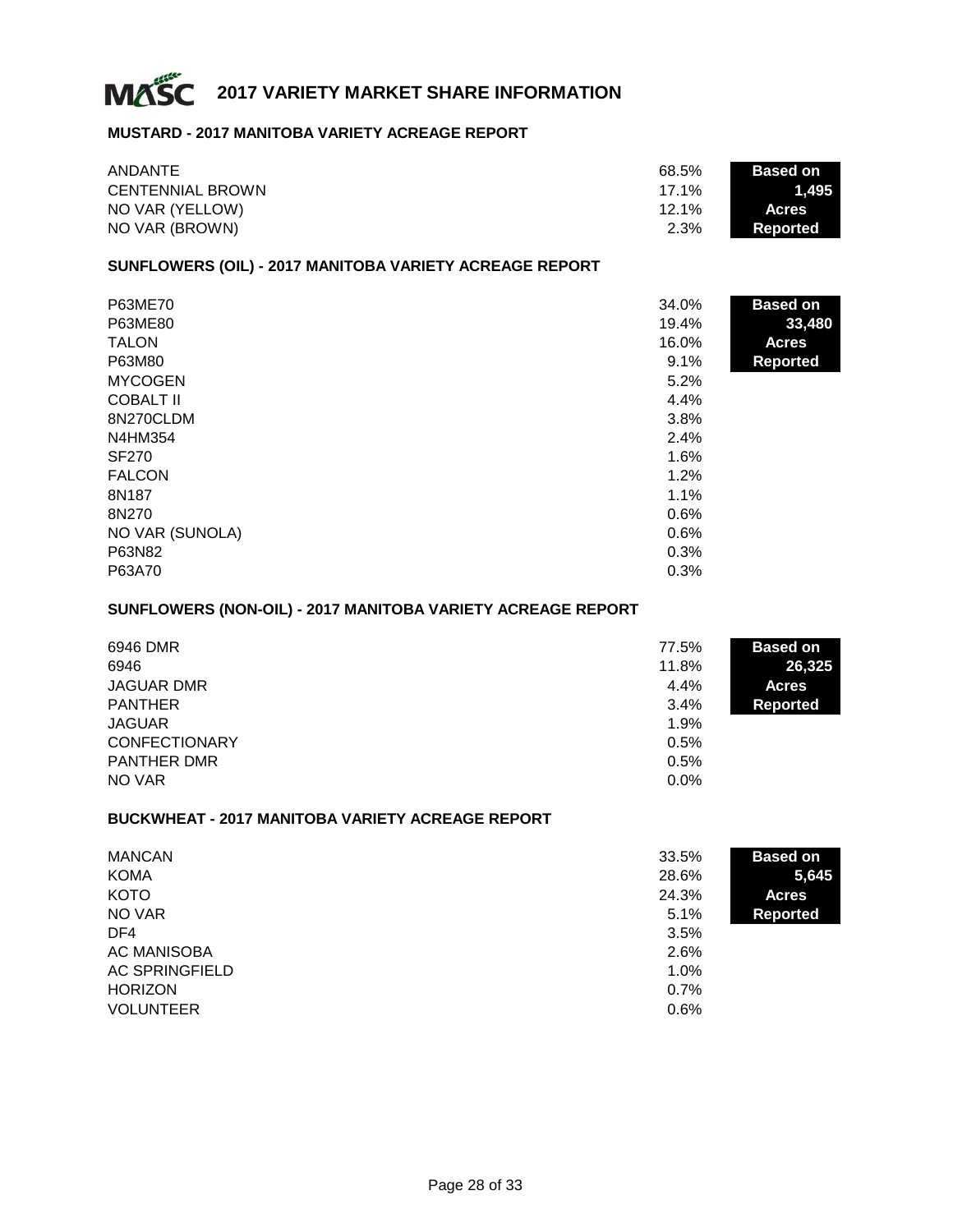

#### **CANARYSEED - 2017 MANITOBA VARIETY ACREAGE REPORT**

| <b>CDC CALVI</b> | 58.0%<br><b>Based on</b> |  |
|------------------|--------------------------|--|
| <b>ELIAS</b>     | 22.6%<br>4.283           |  |
| <b>KEET</b>      | 13.0%<br><b>Acres</b>    |  |
| NO VAR           | 3.6%<br>Reported         |  |
| C05041           | 2.8%                     |  |

#### **HEMP (GRAIN) - 2017 MANITOBA VARIETY ACREAGE REPORT**

| <b>GRANDI</b>  | 19.3% | <b>Based on</b> |
|----------------|-------|-----------------|
| X59            | 16.8% | 27,296          |
| CRS-1          | 14.7% | <b>Acres</b>    |
| <b>CANDA</b>   | 11.7% | <b>Reported</b> |
| <b>FINOLA</b>  | 11.2% |                 |
| <b>DELORES</b> | 7.6%  |                 |
| <b>JOEY</b>    | 5.9%  |                 |
| CFX-2          | 5.7%  |                 |
| <b>KATANI</b>  | 3.5%  |                 |
| <b>CANMA</b>   | 2.0%  |                 |
| CFX-1          | 0.9%  |                 |
| <b>GRANMA</b>  | 0.4%  |                 |
| NO VAR         | 0.3%  |                 |

#### **MILLET - PROSO - 2017 MANITOBA VARIETY ACREAGE REPORT**

| NO VAR (WHITE) | 35.7%<br><b>Based on</b> |       |
|----------------|--------------------------|-------|
| NO VAR (PROSO) | 16.0%                    | 4.366 |
| <b>CROWN</b>   | 15.2%<br><b>Acres</b>    |       |
| NO VAR (RED)   | 14.6%<br>Reported        |       |
| <b>SUNRISE</b> | 11.2%                    |       |
| <b>HORIZON</b> | 7.3%                     |       |

#### **TIMOTHY SEED PEDIGREED - 2017 MANITOBA VARIETY ACREAGE REPORT**

| <b>COMER</b>        | <b>Based on</b><br>9.5% |
|---------------------|-------------------------|
| <b>CLIMAX</b>       | 21,967<br>8.3%          |
| <b>PRESTO</b>       | 7.0%<br><b>Acres</b>    |
| <b>ATURO</b>        | 5.7%<br><b>Reported</b> |
| <b>BARPENTA</b>     | 4.9%                    |
| <b>ANJO</b>         | 4.5%                    |
| <b>TREASURE</b>     | 4.4%                    |
| <b>TIFFANY</b>      | 4.1%                    |
| NO VAR              | 3.7%                    |
| <b>RICHMOND</b>     | 3.7%                    |
| <b>PROMESSE</b>     | 3.6%                    |
| <b>LISCHKA</b>      | 3.4%                    |
| <b>SUMMER GRAZE</b> | 3.2%                    |
| AC ALLIANCE         | 2.7%                    |
| <b>BARFLEO</b>      | 2.5%                    |
| <b>COMTAL</b>       | 2.4%                    |
| <b>EXPRESS</b>      | 2.3%                    |
| <b>RASANT</b>       | 2.3%                    |
| <b>ARLAKA</b>       | 2.2%                    |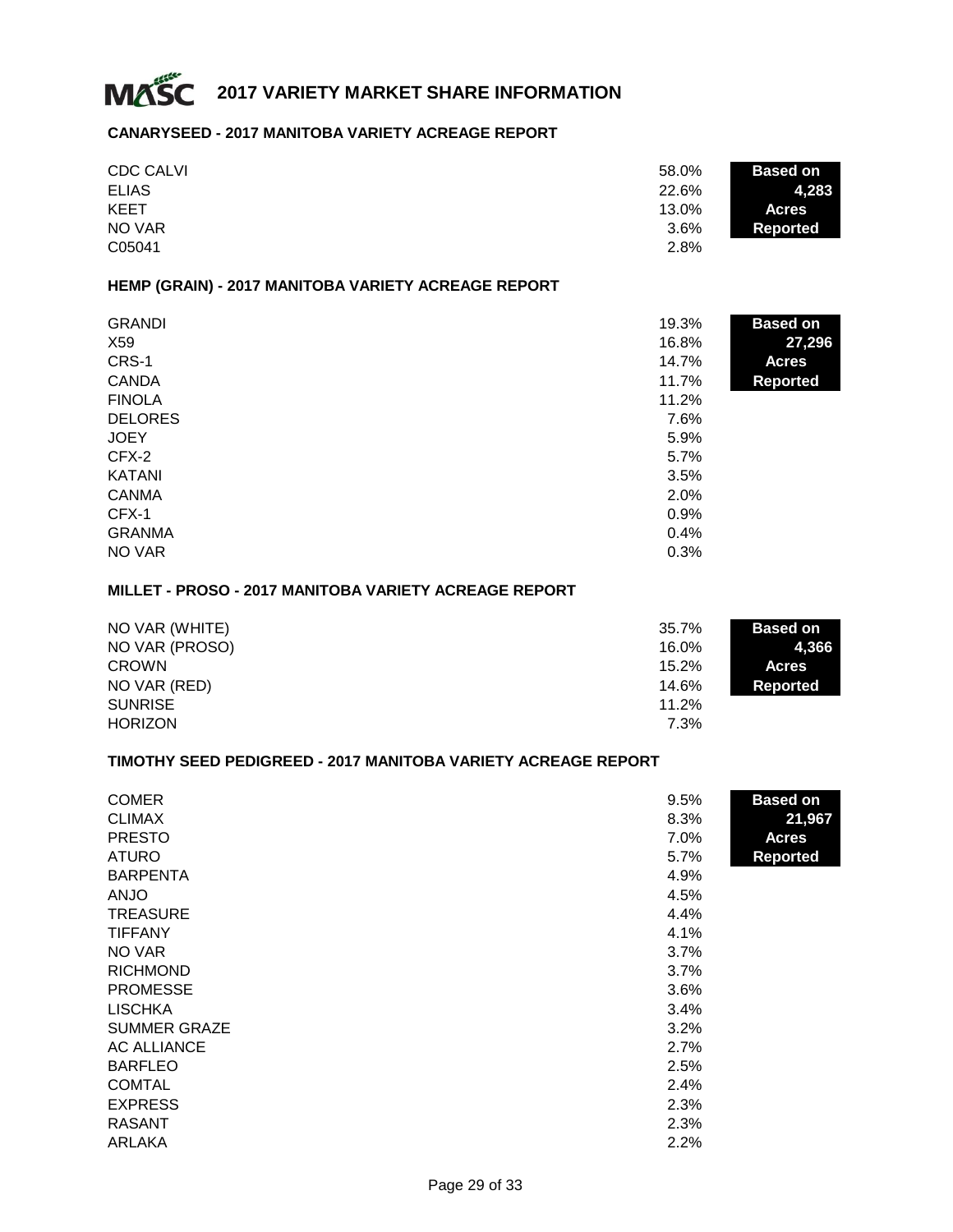

# **TIMOTHY SEED PEDIGREED - 2017 MANITOBA VARIETY ACREAGE REPORT continued**

| <b>HOKUO</b>      | 1.9% |
|-------------------|------|
| <b>OVATION</b>    | 1.6% |
| <b>ITASCA</b>     | 1.6% |
| <b>GLACIER</b>    | 1.5% |
| <b>TITAN</b>      | 1.5% |
| <b>HORIZON</b>    | 1.2% |
| <b>ERECTA</b>     | 1.0% |
| <b>WINNETOU</b>   | 1.0% |
| <b>CLAIR</b>      | 0.9% |
| <b>PHLEWIOLA</b>  | 0.9% |
| <b>MOVERDI</b>    | 0.8% |
| <b>BASHO</b>      | 0.7% |
| <b>NOSAPPU</b>    | 0.7% |
| <b>KABA</b>       | 0.6% |
| <b>GRINDSTAD</b>  | 0.6% |
| <b>DOLINA</b>     | 0.6% |
| <b>AC OPAL</b>    | 0.6% |
| <b>ASKEL</b>      | 0.6% |
| <b>AC ANTOINE</b> | 0.5% |
| <b>KARA</b>       | 0.5% |
| <b>ENGMO</b>      | 0.4% |
| <b>TM0704DT</b>   | 0.1% |

## **ALFALFA SEED PEDIGREED - 2017 MANITOBA VARIETY ACREAGE REPORT**

| 5301                    | 4.9% | <b>Based on</b> |
|-------------------------|------|-----------------|
| <b>PLATO</b>            | 4.6% | 13,776          |
| 4010 BR                 | 4.4% | <b>Acres</b>    |
| <b>VISION</b>           | 4.1% | <b>Reported</b> |
| <b>RUNNER</b>           | 3.8% |                 |
| 2010                    | 3.7% |                 |
| <b>PLANET</b>           | 3.6% |                 |
| <b>CALYPSO</b>          | 3.4% |                 |
| <b>SATELLITE</b>        | 3.2% |                 |
| AR 377                  | 2.9% |                 |
| <b>ADRENALINE</b>       | 2.8% |                 |
| 11XXP13                 | 2.8% |                 |
| <b>RUGGED</b>           | 2.6% |                 |
| 54Q25                   | 2.5% |                 |
| <b>RESPONSE WT</b>      | 2.4% |                 |
| <b>ALTHEA</b>           | 2.3% |                 |
| 4020 MF                 | 2.3% |                 |
| SHOCKWAVE-BR            | 2.2% |                 |
| 4030                    | 2.2% |                 |
| <b>DON ENRIQUE 6000</b> | 2.2% |                 |
| <b>CANNELLE</b>         | 2.0% |                 |
| <b>BARRICADE SLT</b>    | 1.7% |                 |
| <b>PERFECTION</b>       | 1.7% |                 |
| KEY <sub>2</sub>        | 1.7% |                 |
| <b>FIESTA</b>           | 1.6% |                 |
| <b>ENDURANCE</b>        | 1.6% |                 |
| <b>INSTINCT</b>         | 1.5% |                 |
| IML04                   | 1.5% |                 |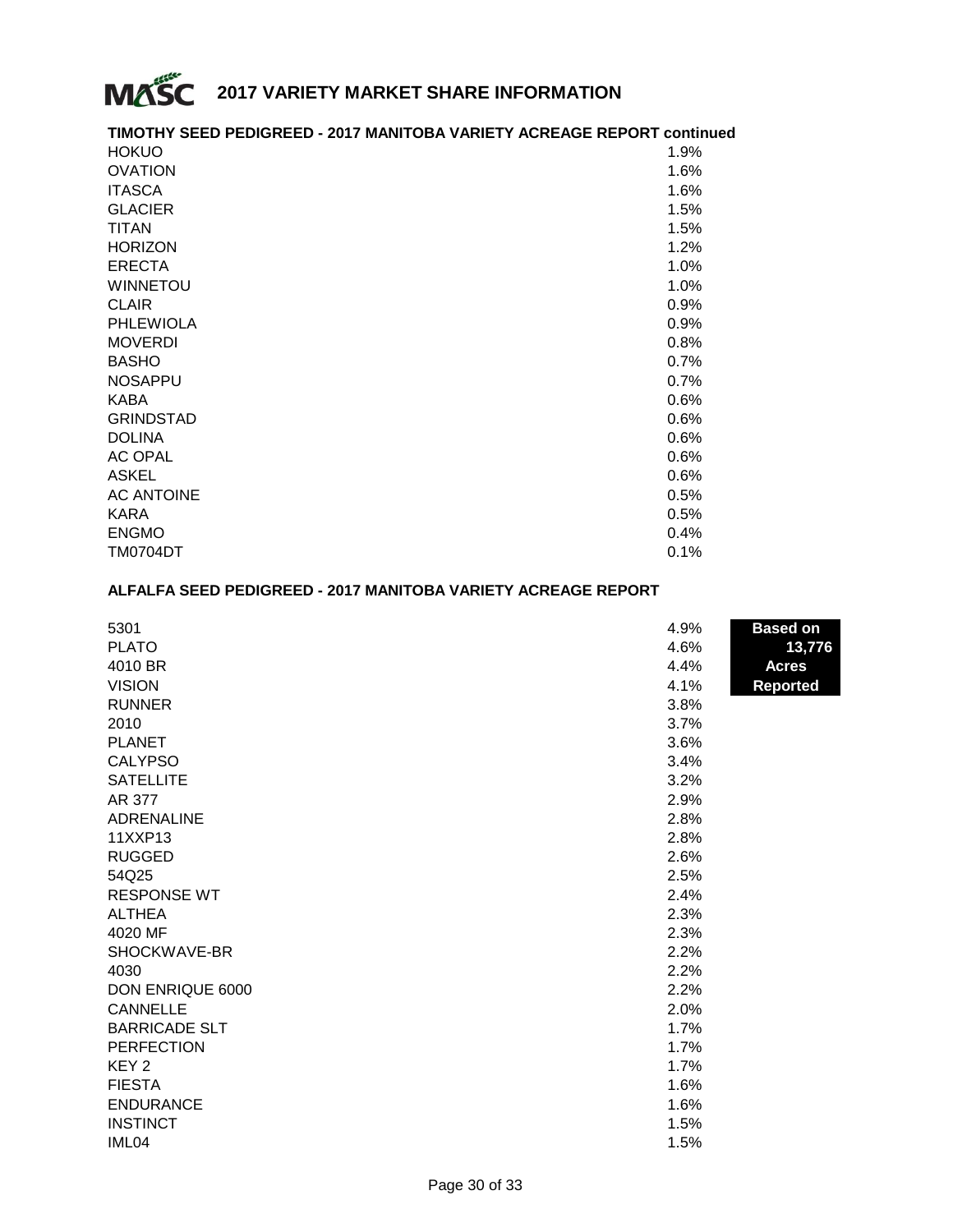

# **ALFALFA SEED PEDIGREED - 2017 MANITOBA VARIETY ACREAGE REPORT continued**

| <b>LADAK</b>          | $1.3\%$ |
|-----------------------|---------|
| ALPHA                 | 1.3%    |
| <b>MULTIPLIER 3</b>   | 1.3%    |
| <b>MAGNUM7</b>        | 1.2%    |
| <b>OPTIMUS</b>        | 1.2%    |
| <b>CIMARRON SR</b>    | 1.1%    |
| <b>DIANE</b>          | 1.1%    |
| AAC MEADOWVIEW        | 1.1%    |
| <b>AC CARIBOU</b>     | 1.1%    |
| <b>SUTTER</b>         | 1.1%    |
| <b>ALGONQUIN</b>      | 1.0%    |
| <b>CIMARRON VL500</b> | 1.0%    |
| <b>LEGENDAIRY XHD</b> | 1.0%    |
| AC BRADOR             | 1.0%    |
| AR-302                | 0.9%    |
| <b>PERFORMER</b>      | 0.9%    |
| <b>MATRIX</b>         | 0.8%    |
| 55Q27                 | 0.7%    |
| AR 127                | 0.7%    |
| <b>SPYDER BRAND</b>   | 0.6%    |
| <b>ROBUST</b>         | 0.6%    |
| <b>QUEST</b>          | 0.6%    |
| <b>TRIADE</b>         | 0.5%    |
| <b>STEALTH</b>        | 0.5%    |
| <b>HAYGRAZER</b>      | 0.5%    |
| <b>CIMARRON VL400</b> | 0.5%    |
| <b>DURANGO</b>        | 0.4%    |
| SF2104                | 0.3%    |
| <b>LACTATOR</b>       | 0.0%    |
| CWA112002             | $0.0\%$ |

# **ALFALFA SEED COMMON - 2017 MANITOBA VARIETY ACREAGE REPORT**

| NO VAR              | 75.4% | <b>Based on</b> |
|---------------------|-------|-----------------|
| <b>SATELLITE</b>    | 4.1%  | 10,609          |
| SPREDOR 4           | 3.4%  | <b>Acres</b>    |
| <b>ALGONQUIN</b>    | 3.2%  | <b>Reported</b> |
| <b>TRIADE</b>       | 2.8%  |                 |
| LEGEND <sub>2</sub> | 2.3%  |                 |
| ML 2000             | 1.3%  |                 |
| 5301                | 1.0%  |                 |
| 4030                | 0.9%  |                 |
| <b>MATRIX</b>       | 0.9%  |                 |
| 11XXP13             | 0.9%  |                 |
| PS 2065 MF          | 0.8%  |                 |
| FSG 420LH           | 0.6%  |                 |
| <b>L447HD</b>       | 0.6%  |                 |
| <b>SANSAR</b>       | 0.6%  |                 |
| <b>CANNELLE</b>     | 0.5%  |                 |
| <b>PLATO</b>        | 0.5%  |                 |
| 9111                | 0.2%  |                 |
| <b>LACTATOR</b>     | 0.1%  |                 |
| SEEDAR 60           | 0.1%  |                 |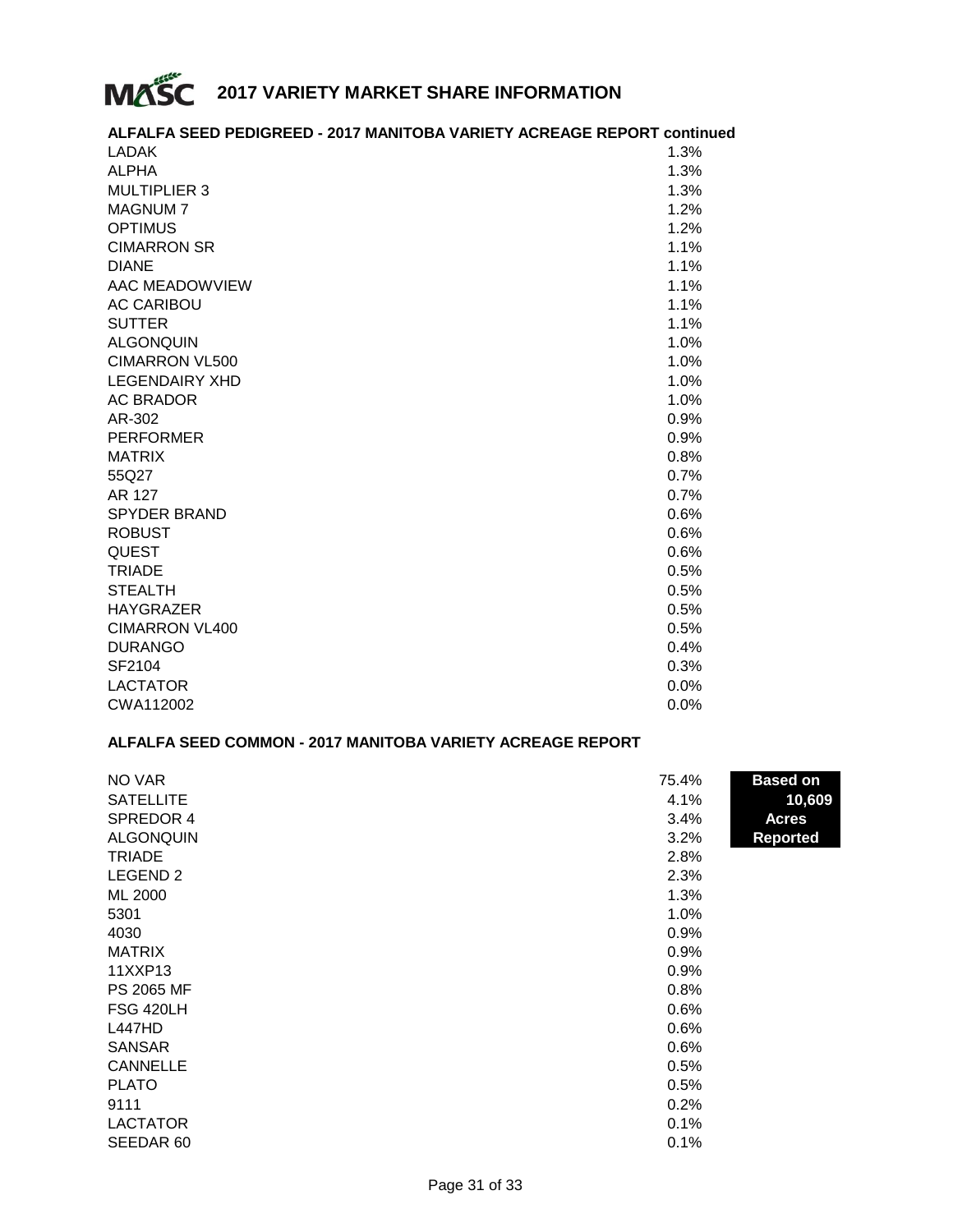

# **ANNUAL RYEGRASS SEED - 2017 MANITOBA VARIETY ACREAGE REPORT**

| NO VAR           | 27.7% | <b>Based on</b> |
|------------------|-------|-----------------|
| <b>AUBADE</b>    | 17.1% | 4,191           |
| <b>BIG BANG</b>  | 13.1% | <b>Acres</b>    |
| <b>CAMPIVERT</b> | 12.5% | <b>Reported</b> |
| <b>MAGNUM</b>    | 10.1% |                 |
| <b>HELLEN</b>    | 7.5%  |                 |
| <b>LACTIMO</b>   | 5.2%  |                 |
| <b>GRAZER</b>    | 5.0%  |                 |
| NO VAR (ITALIAN) | 1.8%  |                 |

### **PERENNIAL RYEGRASS SEED - 2017 MANITOBA VARIETY ACREAGE REPORT**

| <b>DOMINATOR</b>    | 7.4% | <b>Based on</b> |
|---------------------|------|-----------------|
| <b>SUNSTREAKER</b>  | 7.1% | 20,250          |
| <b>BELLEVUE</b>     | 5.9% | <b>Acres</b>    |
| <b>BANFIELD</b>     | 5.3% | <b>Reported</b> |
| PANGEA (TURF TYPE)  | 5.3% |                 |
| <b>PLATEAU</b>      | 5.0% |                 |
| ALL SPORT 3         | 4.3% |                 |
| <b>PLAYER</b>       | 3.7% |                 |
| <b>CITATION III</b> | 3.5% |                 |
| <b>PARAGON</b>      | 3.5% |                 |
| <b>PASSPORT</b>     | 3.3% |                 |
| IQ                  | 3.1% |                 |
| <b>VOLUNTEER</b>    | 3.1% |                 |
| <b>POLIM</b>        | 2.7% |                 |
| <b>ASPIRE</b>       | 2.4% |                 |
| <b>GATOR 3</b>      | 2.1% |                 |
| <b>HANCOCK</b>      | 2.1% |                 |
| NO VAR              | 1.8% |                 |
| <b>FASTBALL RGL</b> | 1.6% |                 |
| <b>GRAND SLAM</b>   | 1.6% |                 |
| <b>ALL STAR III</b> | 1.6% |                 |
| <b>WICKED</b>       | 1.6% |                 |
| <b>RIPTIDE</b>      | 1.5% |                 |
| <b>MIGHTY</b>       | 1.4% |                 |
| <b>KARMA</b>        | 1.4% |                 |
| <b>BANDALORE</b>    | 1.3% |                 |
| <b>AFFIRMED</b>     | 1.2% |                 |
| <b>LACTAL</b>       | 1.2% |                 |
| <b>SIRTAKY</b>      | 1.2% |                 |
| <b>ZOOM</b>         | 1.1% |                 |
| <b>NIGHTSKY</b>     | 1.1% |                 |
| <b>CUTTER 2</b>     | 1.0% |                 |
| <b>CONCERTO</b>     | 0.9% |                 |
| SR 4600             | 0.8% |                 |
| <b>DOUBLE</b>       | 0.8% |                 |
| <b>SEABISCUIT</b>   | 0.8% |                 |
| PST-2AG4            | 0.8% |                 |
| <b>PRIMARY</b>      | 0.8% |                 |
| <b>CHURCHILL</b>    | 0.8% |                 |
| DASHER 3            | 0.7% |                 |